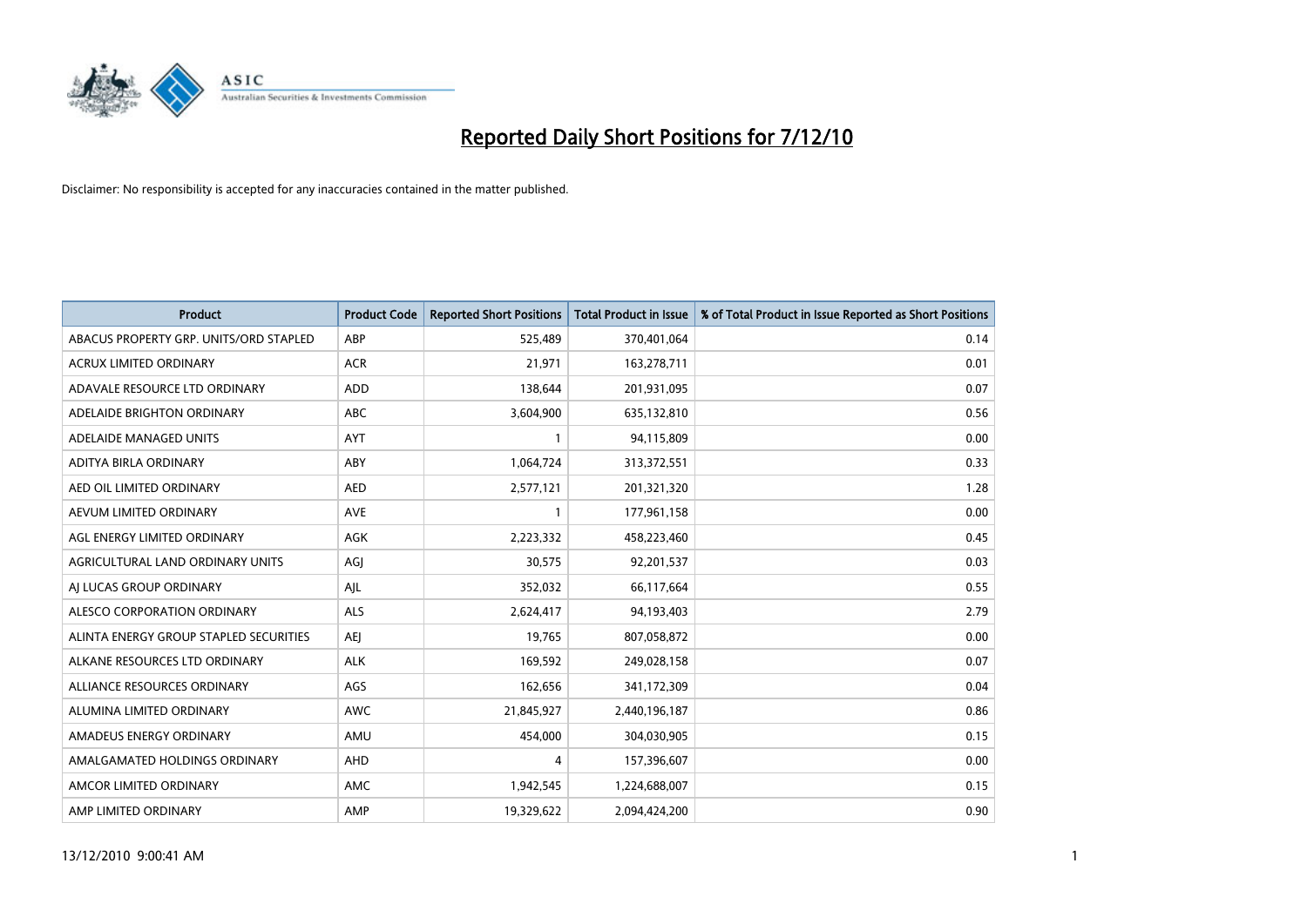

| <b>Product</b>                          | <b>Product Code</b> | <b>Reported Short Positions</b> | <b>Total Product in Issue</b> | % of Total Product in Issue Reported as Short Positions |
|-----------------------------------------|---------------------|---------------------------------|-------------------------------|---------------------------------------------------------|
| AMPELLA MINING ORDINARY                 | AMX                 | 1,515,745                       | 200,225,108                   | 0.75                                                    |
| ANDEAN RESOURCES LTD ORDINARY           | <b>AND</b>          | 74,839                          | 549,122,588                   | 0.01                                                    |
| ANGLOGOLD ASHANTI CDI 5:1               | AGG                 | 4                               | 89,207,765                    | 0.00                                                    |
| ANSELL LIMITED ORDINARY                 | <b>ANN</b>          | 1,547,187                       | 133,007,903                   | 1.15                                                    |
| ANTARES ENERGY LTD ORDINARY             | <b>AZZ</b>          | 31,650                          | 299,333,110                   | 0.00                                                    |
| ANZ BANKING GRP LTD ORDINARY            | <b>ANZ</b>          | 7,050,275                       | 2,561,398,953                 | 0.26                                                    |
| APA GROUP STAPLED SECURITIES            | <b>APA</b>          | 5,602,101                       | 551,689,118                   | 1.01                                                    |
| APEX MINERALS NL ORDINARY               | <b>AXM</b>          | 885,146                         | 3,567,819,915                 | 0.02                                                    |
| APN EUROPEAN RETAIL UNITS STAPLED SEC.  | <b>AEZ</b>          | 11,832                          | 544,910,660                   | 0.00                                                    |
| APN NEWS & MEDIA ORDINARY               | <b>APN</b>          | 14,697,360                      | 606,084,019                   | 2.42                                                    |
| APOLLO GAS LIMITED ORDINARY             | <b>AZO</b>          | 414,650                         | 90,400,136                    | 0.45                                                    |
| AQUARIUS PLATINUM. ORDINARY             | <b>AQP</b>          | 3,281,678                       | 463,241,295                   | 0.70                                                    |
| AQUILA RESOURCES BONUS DEFERRED         | <b>AQABA</b>        | 55,653                          | 32,286,218                    | 0.17                                                    |
| AQUILA RESOURCES ORDINARY               | <b>AQA</b>          | 1,719,321                       | 322,862,186                   | 0.52                                                    |
| ARAFURA RESOURCE LTD ORDINARY           | <b>ARU</b>          | 5,618,885                       | 334,995,342                   | 1.66                                                    |
| ARB CORPORATION ORDINARY                | ARP                 | 105,457                         | 72,481,302                    | 0.14                                                    |
| ARDENT LEISURE GROUP STAPLED SECURITIES | AAD                 | 1,727,891                       | 312,836,274                   | 0.56                                                    |
| ARISTOCRAT LEISURE ORDINARY             | ALL                 | 21,649,104                      | 533,983,910                   | 4.06                                                    |
| <b>ASCIANO LIMITED ORDINARY</b>         | <b>AIO</b>          | 29,554,911                      | 2,926,103,883                 | 1.00                                                    |
| ASG GROUP LIMITED ORDINARY              | ASZ                 | 6,170                           | 168,247,718                   | 0.00                                                    |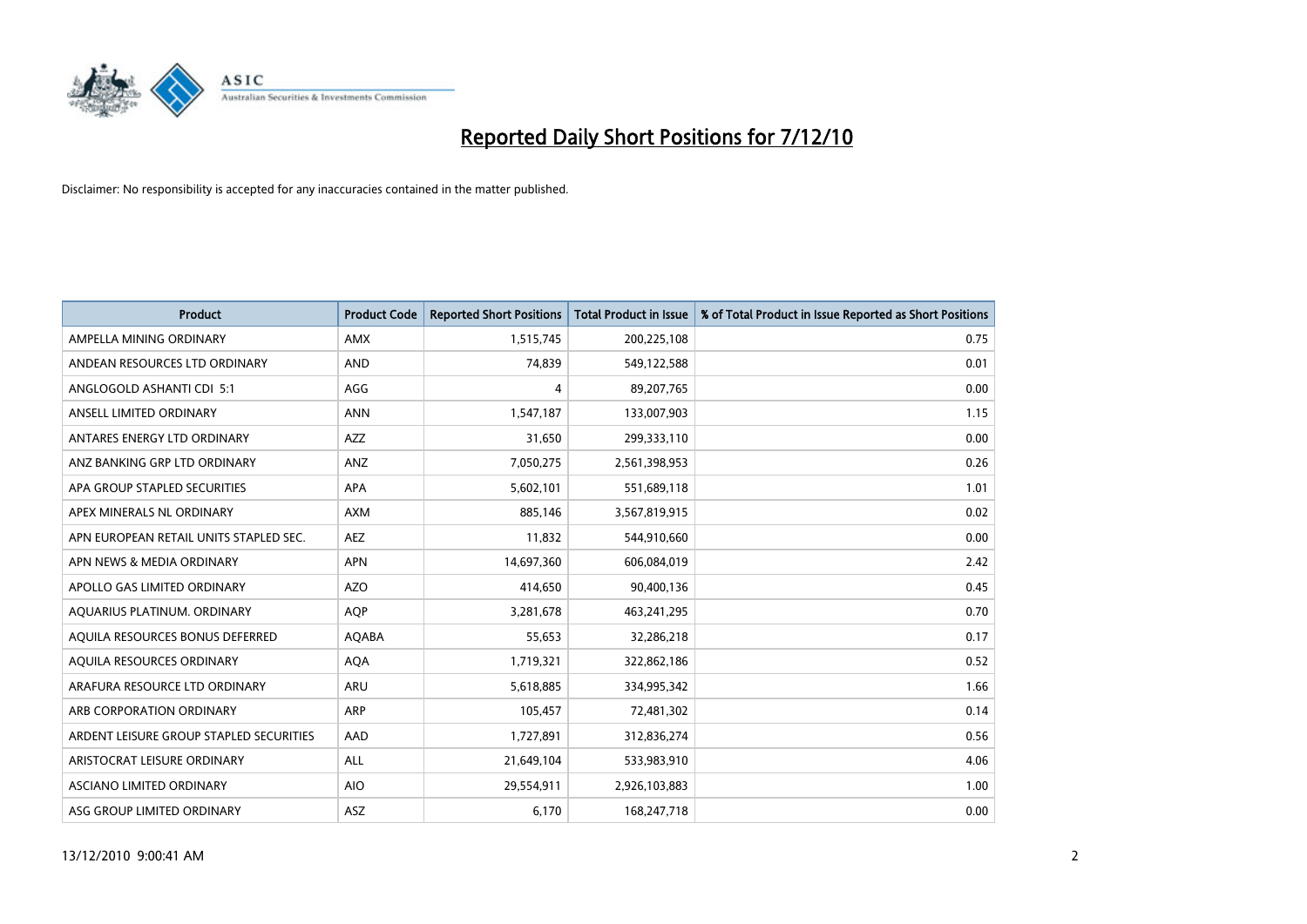

| <b>Product</b>                          | <b>Product Code</b> | <b>Reported Short Positions</b> | <b>Total Product in Issue</b> | % of Total Product in Issue Reported as Short Positions |
|-----------------------------------------|---------------------|---------------------------------|-------------------------------|---------------------------------------------------------|
| ASPEN GROUP ORD/UNITS STAPLED           | <b>APZ</b>          | 285.471                         | 588,269,075                   | 0.04                                                    |
| ASTON RES LTD ORDINARY                  | <b>AZT</b>          | 87,533                          | 204,527,604                   | 0.04                                                    |
| ASTRO JAP PROP GROUP STAPLED SECURITIES | AJA                 | 957,737                         | 508,212,161                   | 0.19                                                    |
| ASX LIMITED ORDINARY                    | <b>ASX</b>          | 1,927,587                       | 175,136,729                   | 1.08                                                    |
| ATLANTIC LIMITED ORDINARY               | ATI                 | 221,603                         | 108,314,290                   | 0.20                                                    |
| ATLAS IRON LIMITED ORDINARY             | <b>AGO</b>          | 6,288,744                       | 546,807,119                   | 1.15                                                    |
| AUCKLAND INTERNATION ORDINARY           | <b>AIA</b>          | 121,987                         | 1,317,998,787                 | 0.01                                                    |
| <b>AURORA OIL &amp; GAS ORDINARY</b>    | <b>AUT</b>          | 368.453                         | 334,365,342                   | 0.10                                                    |
| AUSDRILL LIMITED ORDINARY               | ASL                 | 133,943                         | 262,700,575                   | 0.04                                                    |
| AUSENCO LIMITED ORDINARY                | <b>AAX</b>          | 4,753,503                       | 122,427,576                   | 3.86                                                    |
| <b>AUSTAL LIMITED ORDINARY</b>          | ASB                 | 218,852                         | 188,069,638                   | 0.11                                                    |
| <b>AUSTAR UNITED ORDINARY</b>           | <b>AUN</b>          | 15,595,080                      | 1,271,357,418                 | 1.22                                                    |
| AUSTBROKERS HOLDINGS ORDINARY           | <b>AUB</b>          | $\overline{2}$                  | 54,339,433                    | 0.00                                                    |
| AUSTEREO GROUP LTD. ORDINARY            | <b>AEO</b>          | 4,010                           | 344,783,708                   | 0.00                                                    |
| AUSTIN ENGINEERING ORDINARY             | ANG                 | 23.627                          | 71,364,403                    | 0.03                                                    |
| <b>AUSTRALAND ASSETS ASSETS</b>         | <b>AAZPB</b>        | 1,168                           | 2,750,000                     | 0.04                                                    |
| AUSTRALAND PROPERTY STAPLED SECURITY    | <b>ALZ</b>          | 735,220                         | 576,837,197                   | 0.11                                                    |
| AUSTRALIAN AGRICULT. ORDINARY           | <b>AAC</b>          | 1,760,198                       | 264,264,459                   | 0.65                                                    |
| <b>AUSTRALIAN EDUCATION UNITS</b>       | <b>AEU</b>          | 625,000                         | 134,973,383                   | 0.46                                                    |
| AUSTRALIAN INFRASTR. UNITS/ORDINARY     | <b>AIX</b>          | 291,075                         | 620,733,944                   | 0.05                                                    |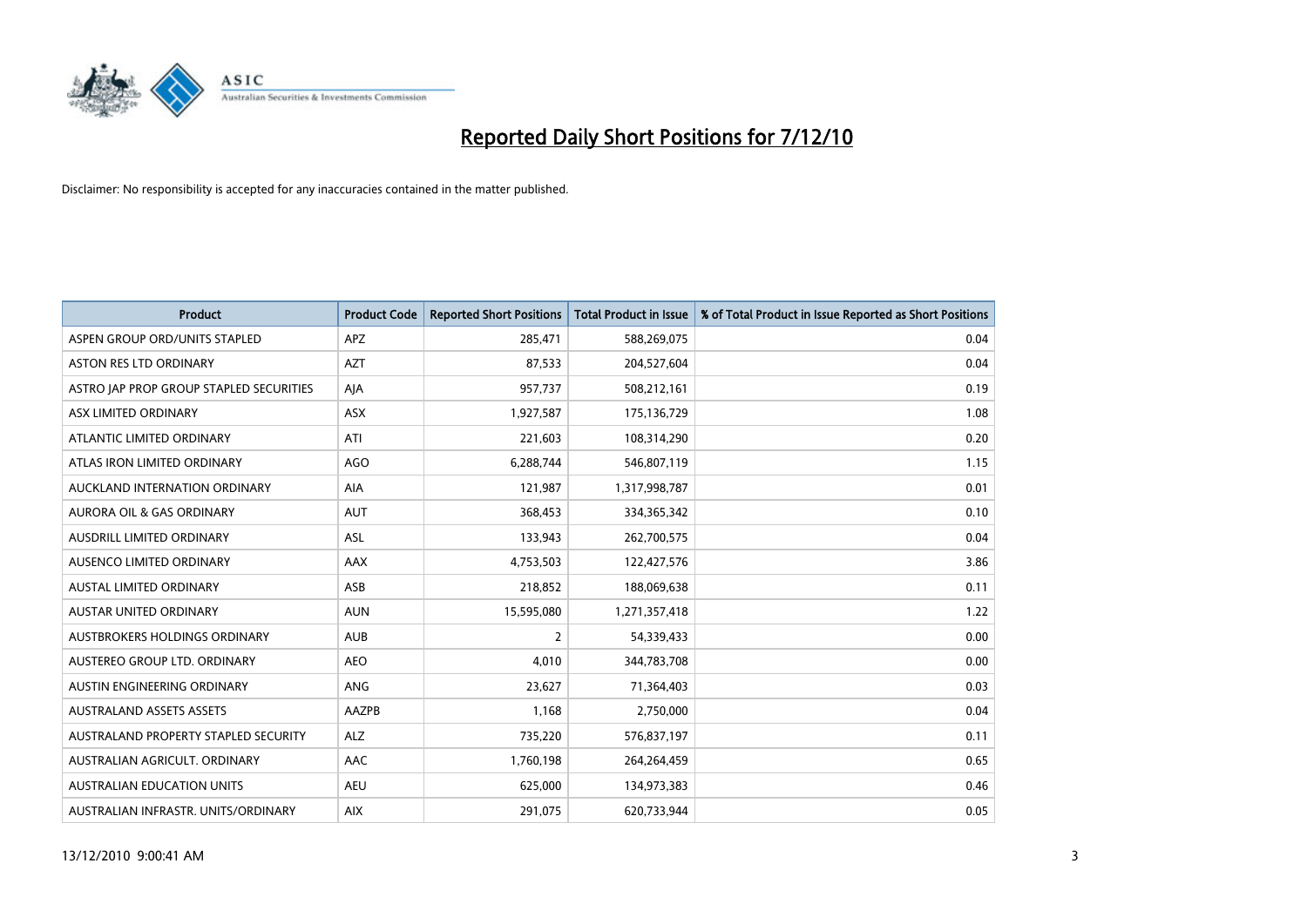

| <b>Product</b>                       | <b>Product Code</b> | <b>Reported Short Positions</b> | <b>Total Product in Issue</b> | % of Total Product in Issue Reported as Short Positions |
|--------------------------------------|---------------------|---------------------------------|-------------------------------|---------------------------------------------------------|
| AUSTRALIAN MINES LTD ORDINARY        | <b>AUZ</b>          | 1,400,000                       | 349,083,108                   | 0.40                                                    |
| AUSTRALIAN PHARM. ORDINARY           | API                 | 1,531,233                       | 488,115,883                   | 0.30                                                    |
| AUTOMOTIVE HOLDINGS ORDINARY         | <b>AHE</b>          | 273,607                         | 226,387,577                   | 0.12                                                    |
| AVEXA LIMITED ORDINARY               | <b>AVX</b>          | 243,657                         | 847,688,779                   | 0.03                                                    |
| <b>AVOCA RESOURCES ORDINARY</b>      | <b>AVO</b>          | 183,328                         | 302,519,660                   | 0.05                                                    |
| AWB LIMITED ORDINARY                 | AWB                 | 4,127,823                       | 824,281,667                   | 0.50                                                    |
| AWE LIMITED ORDINARY                 | <b>AWE</b>          | 3,677,524                       | 521,871,941                   | 0.70                                                    |
| AXA ASIA PACIFIC ORDINARY            | <b>AXA</b>          | 725,148                         | 2,067,095,545                 | 0.03                                                    |
| BANDANNA ENERGY ORDINARY             | <b>BND</b>          | 10,201                          | 370,262,159                   | 0.00                                                    |
| BANK OF QUEENSLAND. ORDINARY         | <b>BOO</b>          | 1,464,410                       | 222,072,957                   | 0.64                                                    |
| <b>BANNERMAN RESOURCES ORDINARY</b>  | <b>BMN</b>          | 200,224                         | 204,435,934                   | 0.10                                                    |
| <b>BASS STRAIT OIL CO ORDINARY</b>   | <b>BAS</b>          | 1,482                           | 291,030,250                   | 0.00                                                    |
| <b>BATHURST RESOURCES ORDINARY</b>   | <b>BTU</b>          | 2,970,453                       | 606,600,705                   | 0.49                                                    |
| <b>BAUXITE RESOURCE LTD ORDINARY</b> | <b>BAU</b>          | 35,697                          | 234,379,896                   | 0.02                                                    |
| <b>BC IRON LIMITED ORDINARY</b>      | <b>BCI</b>          | 21,500                          | 88,561,000                    | 0.02                                                    |
| BEACH ENERGY LIMITED ORDINARY        | <b>BPT</b>          | 1,612,675                       | 1,098,548,140                 | 0.15                                                    |
| BENDIGO AND ADELAIDE ORDINARY        | <b>BEN</b>          | 4,508,070                       | 357,588,814                   | 1.27                                                    |
| BERKELEY RESOURCES ORDINARY          | <b>BKY</b>          | 478,437                         | 141,791,018                   | 0.33                                                    |
| <b>BHP BILLITON LIMITED ORDINARY</b> | <b>BHP</b>          | 23,409,089                      | 3,356,081,497                 | 0.67                                                    |
| <b>BILLABONG ORDINARY</b>            | <b>BBG</b>          | 9,734,438                       | 253,613,826                   | 3.84                                                    |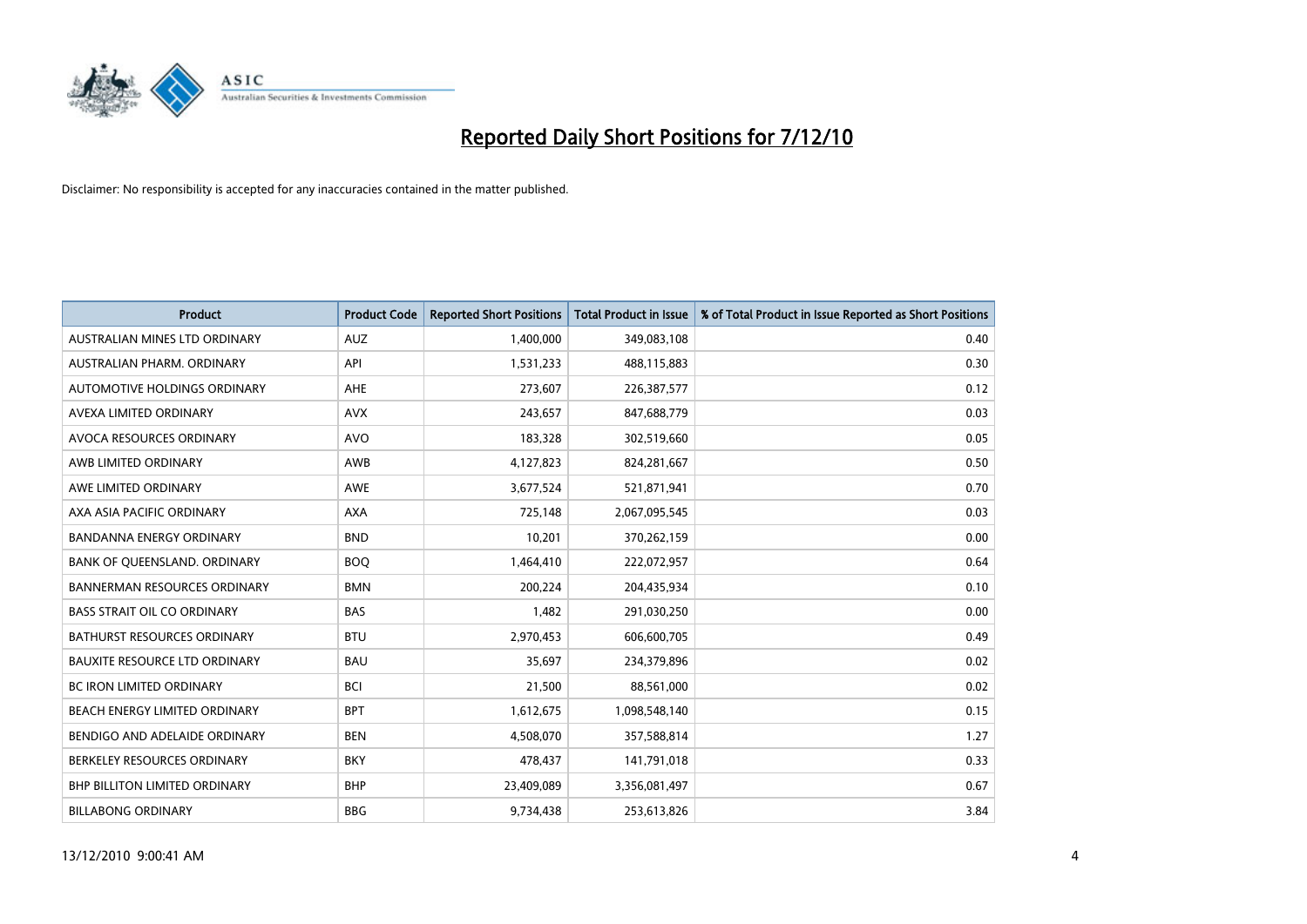

| <b>Product</b>                           | <b>Product Code</b> | <b>Reported Short Positions</b> | <b>Total Product in Issue</b> | % of Total Product in Issue Reported as Short Positions |
|------------------------------------------|---------------------|---------------------------------|-------------------------------|---------------------------------------------------------|
| <b>BIOTA HOLDINGS ORDINARY</b>           | <b>BTA</b>          | 1,729,820                       | 180,691,377                   | 0.96                                                    |
| <b>BISALLOY STEEL ORDINARY</b>           | <b>BIS</b>          | 84.480                          | 216,455,965                   | 0.04                                                    |
| BKI INVESTMENT LTD ORDINARY              | <b>BKI</b>          | 508                             | 420,919,092                   | 0.00                                                    |
| <b>BLACKTHORN RESOURCES ORDINARY</b>     | <b>BTR</b>          | 37,854                          | 106,885,300                   | 0.03                                                    |
| <b>BLUESCOPE STEEL LTD ORDINARY</b>      | <b>BSL</b>          | 19,129,901                      | 1,842,207,385                 | 1.02                                                    |
| <b>BOART LONGYEAR ORDINARY</b>           | <b>BLY</b>          | 3,624,293                       | 461,163,412                   | 0.79                                                    |
| <b>BOOM LOGISTICS ORDINARY</b>           | <b>BOL</b>          | 337.999                         | 461,500,712                   | 0.07                                                    |
| <b>BORAL LIMITED, ORDINARY</b>           | <b>BLD</b>          | 23,193,159                      | 724,369,392                   | 3.20                                                    |
| BOTSWANA METALS LTD ORDINARY             | <b>BML</b>          | 7,000                           | 106,421,094                   | 0.01                                                    |
| <b>BOW ENERGY LIMITED ORDINARY</b>       | <b>BOW</b>          | 167,600                         | 322,927,187                   | 0.06                                                    |
| <b>BRADKEN LIMITED ORDINARY</b>          | <b>BKN</b>          | 137,205                         | 139,639,929                   | 0.11                                                    |
| <b>BRAMBLES LIMITED ORDINARY</b>         | <b>BXB</b>          | 10,093,013                      | 1,434,464,579                 | 0.69                                                    |
| <b>BREVILLE GROUP LTD ORDINARY</b>       | <b>BRG</b>          | 2.740                           | 129,615,322                   | 0.00                                                    |
| <b>BRICKWORKS LIMITED ORDINARY</b>       | <b>BKW</b>          | 12,430                          | 147,567,333                   | 0.01                                                    |
| <b>BROCKMAN RESOURCES ORDINARY</b>       | <b>BRM</b>          | 164,821                         | 142,963,151                   | 0.12                                                    |
| BT INVESTMENT MNGMNT ORDINARY            | <b>BTT</b>          | 693                             | 160,000,000                   | 0.00                                                    |
| <b>BUNNINGS WAREHOUSE ORDINARY UNITS</b> | <b>BWP</b>          | 454,093                         | 427,042,646                   | 0.10                                                    |
| BUREY GOLD LIMITED ORDINARY              | <b>BYR</b>          | 89,500                          | 242,671,405                   | 0.04                                                    |
| <b>BURU ENERGY ORDINARY</b>              | <b>BRU</b>          | 155,589                         | 182,780,549                   | 0.09                                                    |
| CABCHARGE AUSTRALIA ORDINARY             | CAB                 | 1,094,274                       | 120,437,014                   | 0.90                                                    |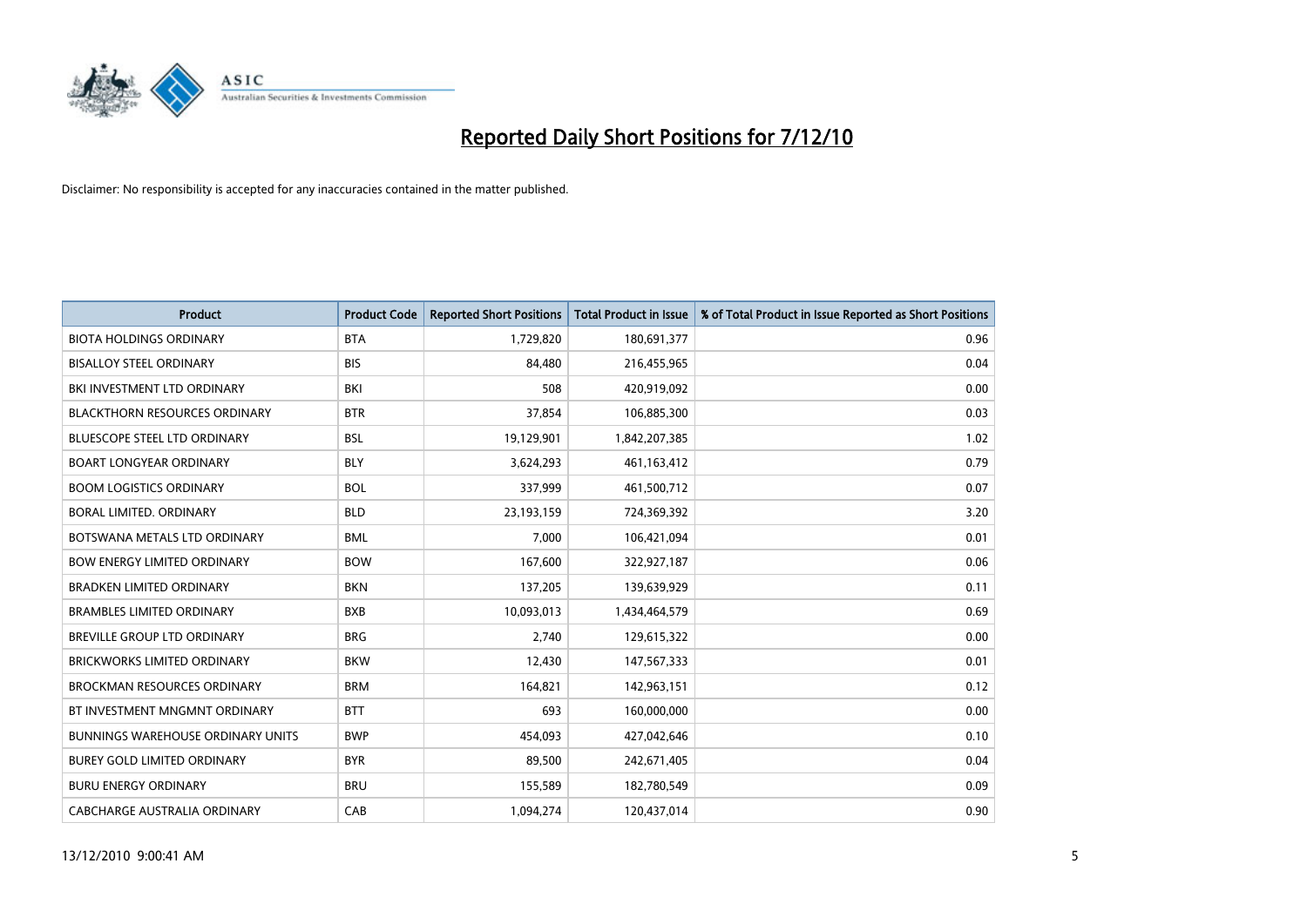

| <b>Product</b>                             | <b>Product Code</b> | <b>Reported Short Positions</b> | <b>Total Product in Issue</b> | % of Total Product in Issue Reported as Short Positions |
|--------------------------------------------|---------------------|---------------------------------|-------------------------------|---------------------------------------------------------|
| CALTEX AUSTRALIA ORDINARY                  | <b>CTX</b>          | 5,754,366                       | 270,000,000                   | 2.13                                                    |
| <b>CAMPBELL BROTHERS ORDINARY</b>          | <b>CPB</b>          | 120,679                         | 66,959,593                    | 0.18                                                    |
| CAPE LAMBERT RES LTD ORDINARY              | <b>CFE</b>          | 1,677,253                       | 588,652,832                   | 0.28                                                    |
| <b>CARBON ENERGY ORDINARY</b>              | <b>CNX</b>          | 456,266                         | 609,747,650                   | 0.06                                                    |
| <b>CARDNO LIMITED ORDINARY</b>             | CDD                 | 255,409                         | 105,797,439                   | 0.24                                                    |
| CARNARVON PETROLEUM ORDINARY               | <b>CVN</b>          | 174,770                         | 686,759,634                   | 0.03                                                    |
| <b>CARNEGIE WAVE ENERGY ORDINARY</b>       | <b>CWE</b>          | 83.000                          | 565,237,627                   | 0.01                                                    |
| <b>CARPATHIAN RESOURCES ORDINARY</b>       | <b>CPN</b>          | 75,000                          | 265,533,501                   | 0.03                                                    |
| CARPENTARIA EXP. LTD ORDINARY              | CAP                 | 9,777                           | 94,171,301                    | 0.01                                                    |
| CARSALES.COM LTD ORDINARY                  | <b>CRZ</b>          | 2,365,425                       | 233,085,800                   | 1.00                                                    |
| CASH CONVERTERS ORD/DIV ACCESS             | CCV                 | 156,801                         | 379,761,025                   | 0.03                                                    |
| <b>CASPIAN OIL &amp; GAS ORDINARY</b>      | <b>CIG</b>          | 50,000                          | 1,331,500,513                 | 0.00                                                    |
| CATALPA RESOURCES ORDINARY                 | CAH                 | 95,514                          | 162,831,088                   | 0.06                                                    |
| <b>CEC GROUP LIMITED ORDINARY</b>          | <b>CEG</b>          | 1,750                           | 79,662,662                    | 0.00                                                    |
| <b>CELLNET GROUP ORDINARY</b>              | <b>CLT</b>          | 1,342                           | 69,875,723                    | 0.00                                                    |
| CENTRAL PETROLEUM ORDINARY                 | <b>CTP</b>          | 11,455                          | 982,298,842                   | 0.00                                                    |
| <b>CENTRO PROPERTIES UNITS/ORD STAPLED</b> | <b>CNP</b>          | 468,821                         | 972,414,514                   | 0.04                                                    |
| CENTRO RETAIL GROUP STAPLED SECURITIES     | <b>CER</b>          | 763,355                         | 2,286,399,424                 | 0.03                                                    |
| <b>CERAMIC FUEL CELLS ORDINARY</b>         | <b>CFU</b>          | 397,373                         | 1,201,353,566                 | 0.03                                                    |
| <b>CFS RETAIL PROPERTY UNITS</b>           | <b>CFX</b>          | 30,751,284                      | 2,825,628,530                 | 1.08                                                    |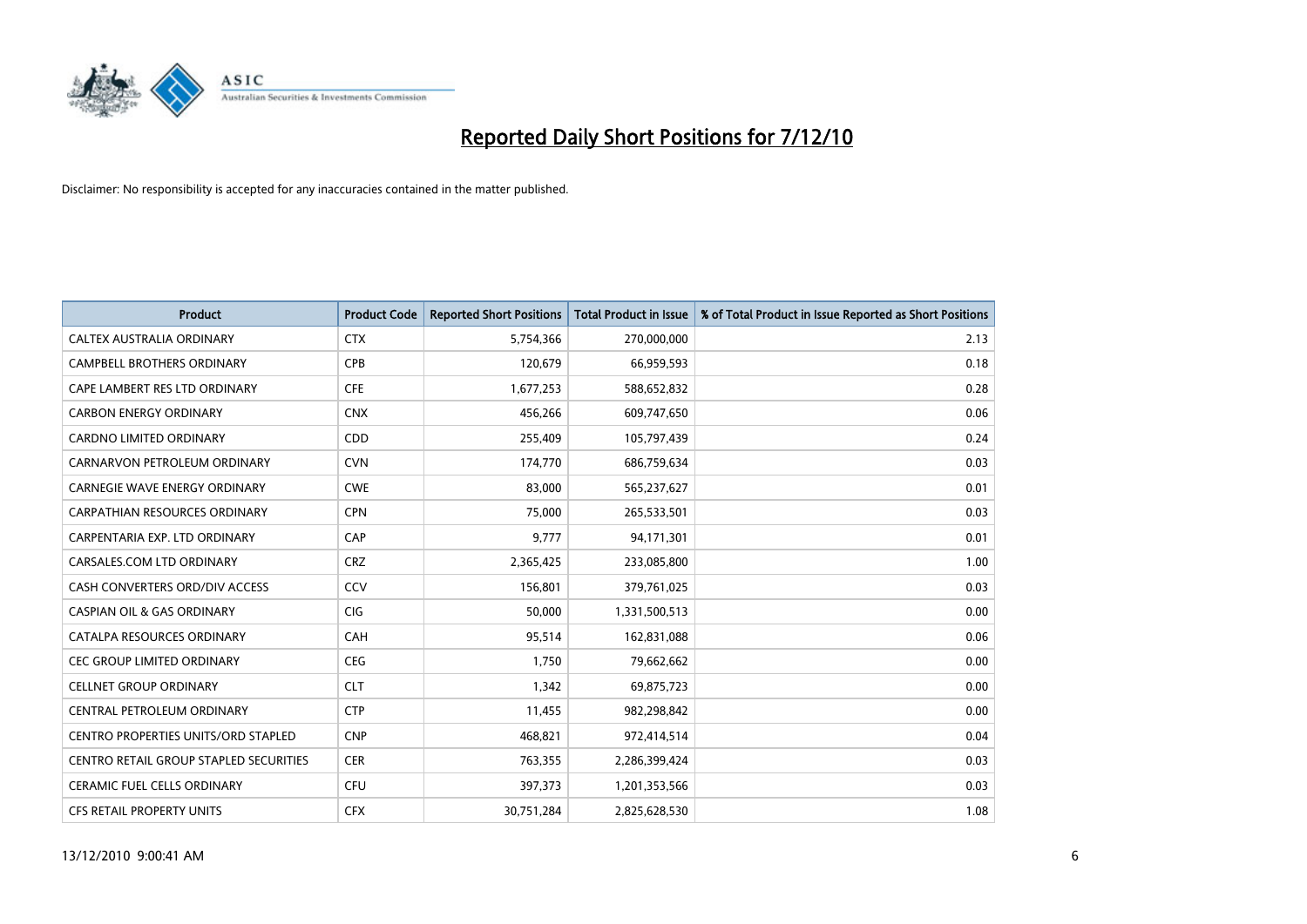

| <b>Product</b>                          | <b>Product Code</b> | <b>Reported Short Positions</b> | <b>Total Product in Issue</b> | % of Total Product in Issue Reported as Short Positions |
|-----------------------------------------|---------------------|---------------------------------|-------------------------------|---------------------------------------------------------|
| <b>CHALICE GOLD MINES ORDINARY</b>      | <b>CHN</b>          | 94.500                          | 211,455,886                   | 0.04                                                    |
| CHALLENGER DIV.PRO. STAPLED UNITS       | <b>CDI</b>          | 57,263                          | 913,426,007                   | 0.00                                                    |
| CHALLENGER INFRAST. STAPLED UNITS       | <b>CIF</b>          | 62.784                          | 316,223,785                   | 0.02                                                    |
| CHALLENGER LIMITED ORDINARY             | <b>CGF</b>          | 6,981,644                       | 502,403,359                   | 1.39                                                    |
| <b>CHANDLER MACLEOD LTD ORDINARY</b>    | <b>CMG</b>          | 11,970                          | 422,031,685                   | 0.00                                                    |
| CHARTER HALL GROUP STAPLED US PROHIBIT. | CHC                 | 730,008                         | 306,341,814                   | 0.23                                                    |
| <b>CHARTER HALL OFFICE UNIT</b>         | COO                 | 578,479                         | 493,319,730                   | 0.13                                                    |
| <b>CHARTER HALL RETAIL UNITS</b>        | <b>COR</b>          | 127,059                         | 305,810,723                   | 0.04                                                    |
| CHEMGENEX PHARMACEUT ORDINARY           | <b>CXS</b>          | 195,195                         | 283,348,870                   | 0.07                                                    |
| CITADEL RESOURCE GRP ORDINARY           | CGG                 | 1,896,420                       | 2,367,666,467                 | 0.07                                                    |
| CITIGOLD CORP LTD ORDINARY              | <b>CTO</b>          | 2,070,886                       | 964,512,301                   | 0.21                                                    |
| CLINUVEL PHARMACEUT. ORDINARY           | <b>CUV</b>          | 4,127                           | 30,344,956                    | 0.01                                                    |
| <b>CLOUGH LIMITED ORDINARY</b>          | <b>CLO</b>          | 430,874                         | 770,906,269                   | 0.05                                                    |
| <b>COAL &amp; ALLIED ORDINARY</b>       | <b>CNA</b>          | 32,417                          | 86,584,735                    | 0.04                                                    |
| COAL OF AFRICA LTD ORDINARY             | <b>CZA</b>          | 1,874,267                       | 530,514,663                   | 0.34                                                    |
| COALSPUR MINES LTD ORDINARY             | <b>CPL</b>          | 1,836,175                       | 482,857,575                   | 0.39                                                    |
| COCA-COLA AMATIL ORDINARY               | <b>CCL</b>          | 3,194,914                       | 755,998,717                   | 0.42                                                    |
| COCHLEAR LIMITED ORDINARY               | <b>COH</b>          | 980,845                         | 56,666,632                    | 1.72                                                    |
| <b>COCKATOO COAL ORDINARY</b>           | <b>COK</b>          | 1,974,414                       | 970,036,951                   | 0.20                                                    |
| <b>COEUR D'ALENE MINES. CDI 1:1</b>     | <b>CXC</b>          | 1,000                           | 3,255,019                     | 0.03                                                    |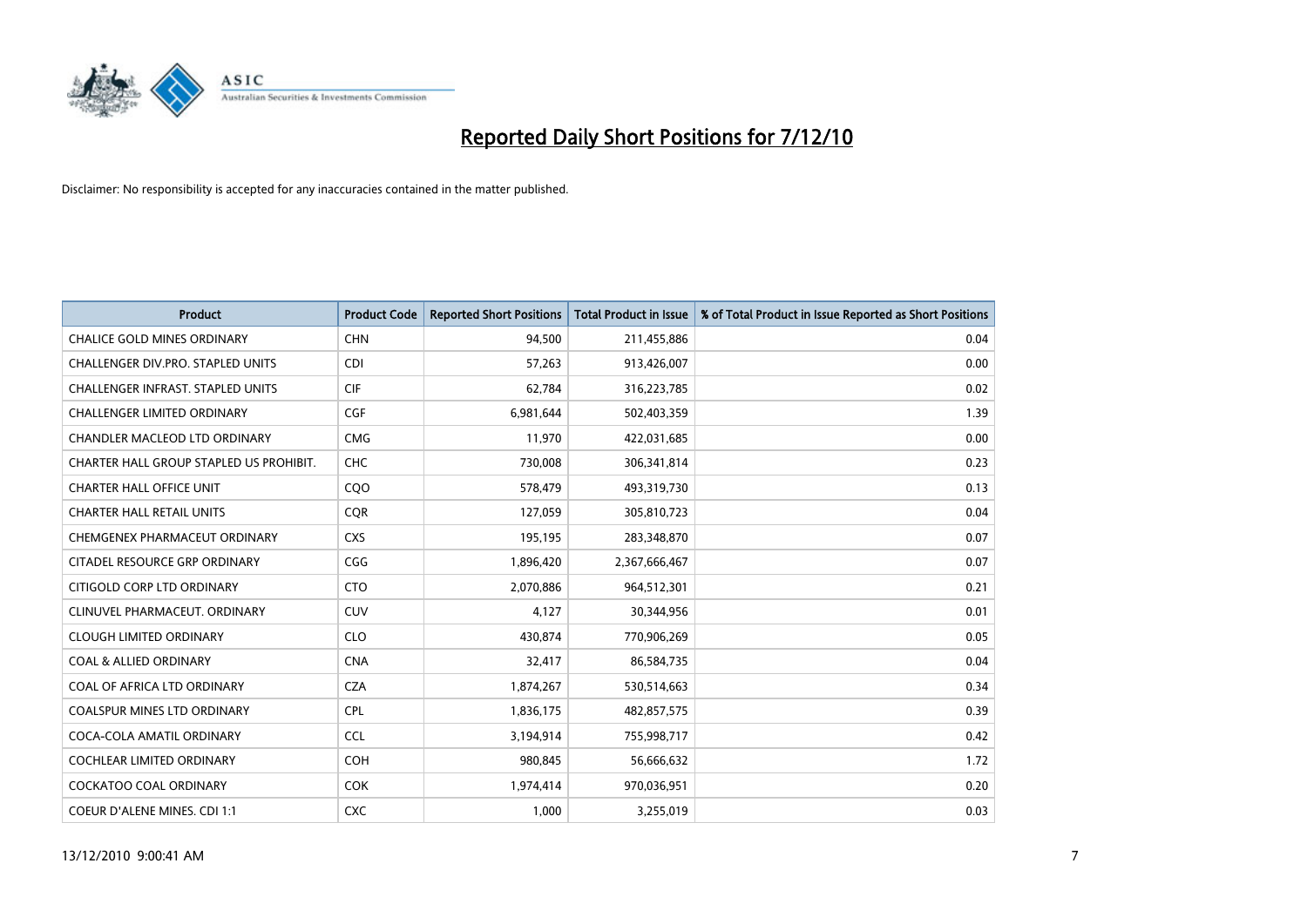

| <b>Product</b>                           | <b>Product Code</b> | <b>Reported Short Positions</b> | Total Product in Issue | % of Total Product in Issue Reported as Short Positions |
|------------------------------------------|---------------------|---------------------------------|------------------------|---------------------------------------------------------|
| <b>COFFEY INTERNATIONAL ORDINARY</b>     | <b>COF</b>          | 67,885                          | 130,211,293            | 0.05                                                    |
| COMMONWEALTH BANK, ORDINARY              | <b>CBA</b>          | 12,894,529                      | 1,548,882,074          | 0.80                                                    |
| COMMONWEALTH PROP ORDINARY UNITS         | <b>CPA</b>          | 27,728,870                      | 2,341,356,439          | 1.20                                                    |
| <b>COMPASS RESOURCES ORDINARY</b>        | <b>CMR</b>          | 101,480                         | 147,402,920            | 0.07                                                    |
| <b>COMPUTERSHARE LTD ORDINARY</b>        | <b>CPU</b>          | 3,299,291                       | 555,664,059            | 0.58                                                    |
| <b>CONNECTEAST GROUP STAPLED</b>         | <b>CEU</b>          | 35,118,826                      | 3,940,145,951          | 0.90                                                    |
| CONSOLIDATED MEDIA, ORDINARY             | <b>CMI</b>          | 3,630,319                       | 561,834,996            | 0.65                                                    |
| CONTANGO MICROCAP ORDINARY               | <b>CTN</b>          | 7,500                           | 145,708,783            | 0.01                                                    |
| COOPER ENERGY LTD ORDINARY               | <b>COE</b>          | 173,491                         | 292,576,001            | 0.06                                                    |
| <b>COPPER STRIKE LTD ORDINARY</b>        | <b>CSE</b>          | 714                             | 129,455,571            | 0.00                                                    |
| <b>COUNT FINANCIAL ORDINARY</b>          | COU                 | 9,925                           | 262,212,976            | 0.00                                                    |
| <b>CRANE GROUP LIMITED ORDINARY</b>      | <b>CRG</b>          | 1,859,903                       | 79,110,667             | 2.33                                                    |
| <b>CROMWELL GROUP STAPLED SECURITIES</b> | <b>CMW</b>          | 193,362                         | 910,985,951            | 0.02                                                    |
| <b>CROWN LIMITED ORDINARY</b>            | <b>CWN</b>          | 2,211,030                       | 754,131,800            | 0.29                                                    |
| <b>CSG LIMITED ORDINARY</b>              | CSV                 | 532,404                         | 244,874,695            | 0.21                                                    |
| <b>CSL LIMITED ORDINARY</b>              | <b>CSL</b>          | 10,166,512                      | 547,982,913            | 1.84                                                    |
| <b>CSR LIMITED ORDINARY</b>              | <b>CSR</b>          | 5,212,995                       | 1,517,909,514          | 0.34                                                    |
| <b>CUDECO LIMITED ORDINARY</b>           | CDU                 | 1,151,265                       | 145,412,643            | 0.79                                                    |
| <b>CUSTOMERS LIMITED ORDINARY</b>        | CUS                 | 95,947                          | 134,869,357            | 0.07                                                    |
| DART ENERGY LTD ORDINARY                 | <b>DTE</b>          | 2,057,394                       | 538,188,184            | 0.38                                                    |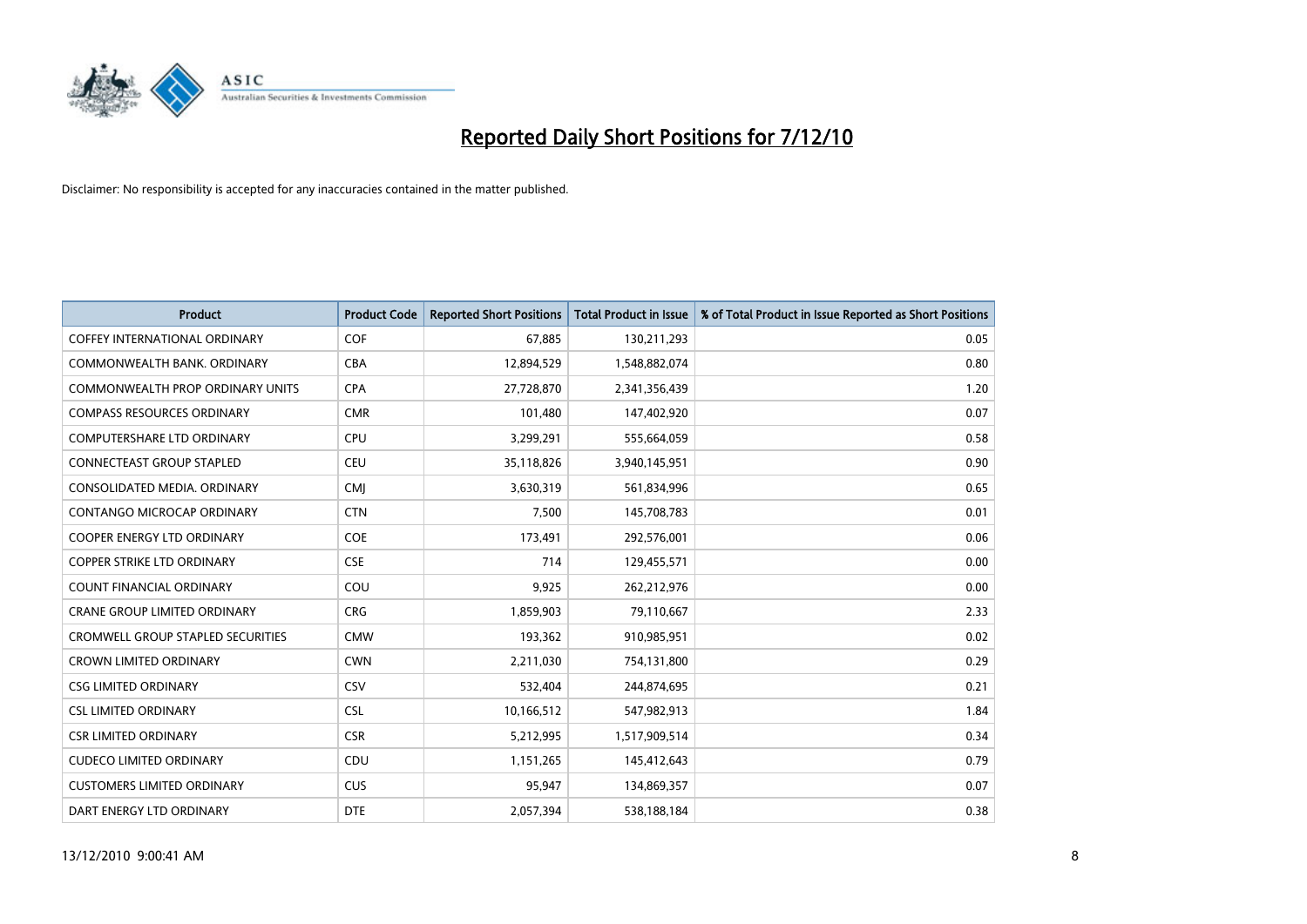

| <b>Product</b>                       | <b>Product Code</b> | <b>Reported Short Positions</b> | Total Product in Issue | % of Total Product in Issue Reported as Short Positions |
|--------------------------------------|---------------------|---------------------------------|------------------------|---------------------------------------------------------|
| DAVID JONES LIMITED ORDINARY         | <b>DJS</b>          | 12,456,975                      | 514,034,694            | 2.44                                                    |
| <b>DECMIL GROUP LIMITED ORDINARY</b> | <b>DCG</b>          | 17,397                          | 123,804,568            | 0.01                                                    |
| DEEP YELLOW LIMITED ORDINARY         | <b>DYL</b>          | 167,476                         | 1,125,814,458          | 0.01                                                    |
| DEVINE LIMITED ORDINARY              | <b>DVN</b>          | 1,000                           | 634,918,223            | 0.00                                                    |
| DEXUS PROPERTY GROUP STAPLED UNITS   | <b>DXS</b>          | 11,988,893                      | 4,839,024,176          | 0.24                                                    |
| DISCOVERY METALS LTD ORDINARY        | <b>DML</b>          | 993,539                         | 347,502,585            | 0.28                                                    |
| DOMINION MINING ORDINARY             | <b>DOM</b>          | 88,451                          | 103,520,259            | 0.08                                                    |
| DOMINO PIZZA ENTERPR ORDINARY        | <b>DMP</b>          | 3                               | 68,407,674             | 0.00                                                    |
| DOWNER EDI LIMITED ORDINARY          | <b>DOW</b>          | 2,175,998                       | 343,178,483            | 0.63                                                    |
| DUET GROUP STAPLED US PROHIBIT.      | <b>DUE</b>          | 2,703,904                       | 887,304,690            | 0.30                                                    |
| DULUXGROUP LIMITED ORDINARY          | <b>DLX</b>          | 986,961                         | 366,992,120            | 0.27                                                    |
| DWS ADVANCED ORDINARY                | <b>DWS</b>          | 83,252                          | 132,362,763            | 0.07                                                    |
| DYESOL LIMITED ORDINARY              | <b>DYE</b>          | 340,000                         | 143,379,333            | 0.24                                                    |
| <b>EASTERN STAR GAS ORDINARY</b>     | ESG                 | 1,857,012                       | 991,567,041            | 0.16                                                    |
| EDT RETAIL TRUST UNITS               | <b>EDT</b>          | 99,457                          | 4,700,290,868          | 0.00                                                    |
| <b>ELDERS LIMITED ORDINARY</b>       | <b>ELD</b>          | 15,827,342                      | 448,598,480            | 3.51                                                    |
| ELDORADO GOLD CORP CDI 1:1           | EAU                 | 64,225                          | 20,699,344             | 0.30                                                    |
| ELIXIR PETROLEUM LTD ORDINARY        | <b>EXR</b>          | 324,400                         | 188,988,472            | 0.17                                                    |
| <b>EMECO HOLDINGS ORDINARY</b>       | <b>EHL</b>          | 139,280                         | 631,237,586            | 0.03                                                    |
| <b>ENERGY RESOURCES ORDINARY 'A'</b> | <b>ERA</b>          | 1,355,592                       | 190,737,934            | 0.70                                                    |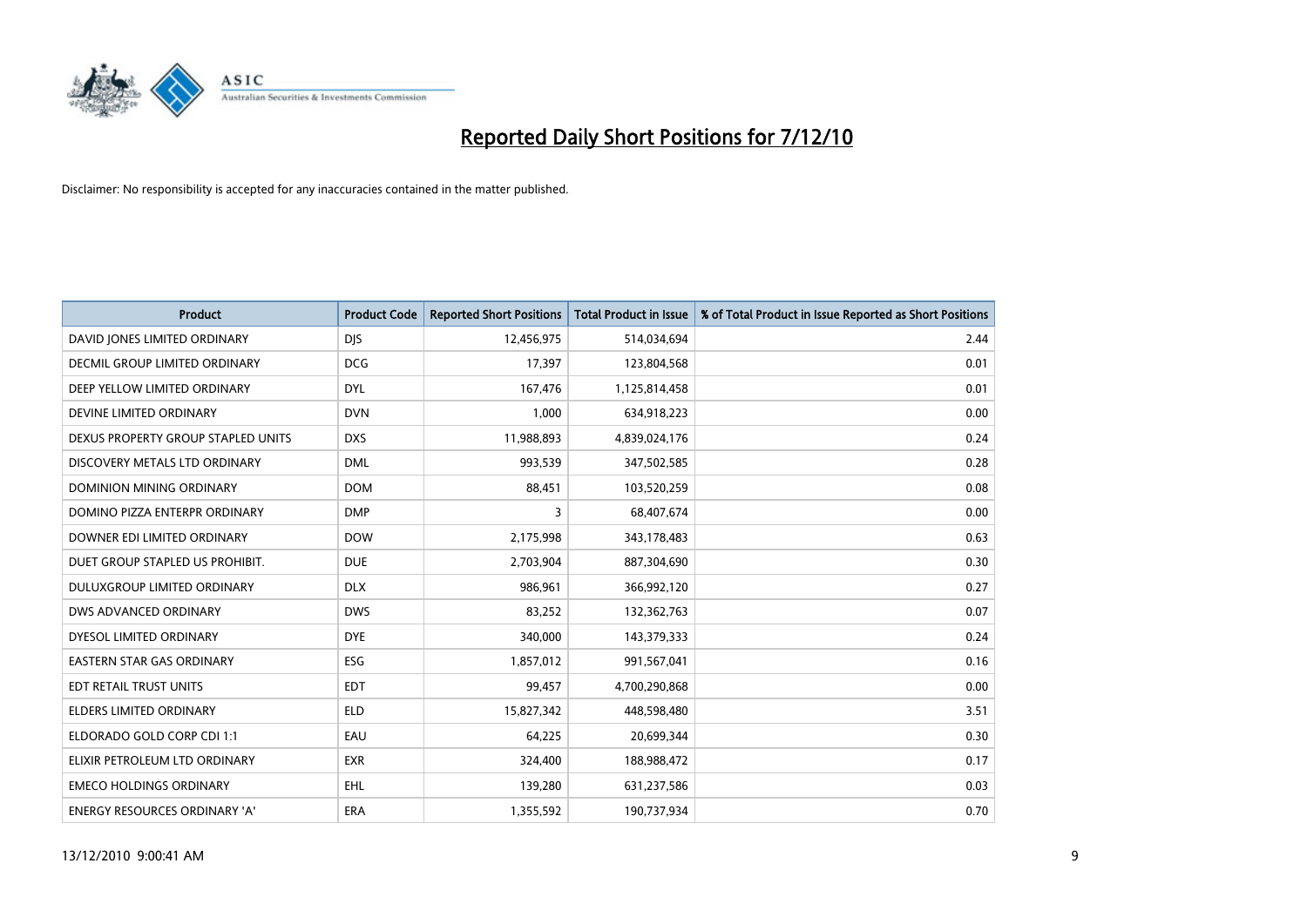

| <b>Product</b>                            | <b>Product Code</b> | <b>Reported Short Positions</b> | <b>Total Product in Issue</b> | % of Total Product in Issue Reported as Short Positions |
|-------------------------------------------|---------------------|---------------------------------|-------------------------------|---------------------------------------------------------|
| <b>ENERGY WORLD CORPOR, ORDINARY</b>      | <b>EWC</b>          | 7,622,062                       | 1,561,166,672                 | 0.48                                                    |
| ENTEK ENERGY LTD ORDINARY                 | ETE                 | 489,903                         | 287,692,535                   | 0.17                                                    |
| <b>ENTELLECT SOLUTIONS ORDINARY</b>       | <b>ESN</b>          | 464,050                         | 1,740,334,200                 | 0.03                                                    |
| ENVESTRA LIMITED ORDINARY                 | <b>ENV</b>          | 1,961,982                       | 1,430,398,609                 | 0.13                                                    |
| EQUINOX MINERALS LTD CHESS DEPOSITARY INT | EON                 | 11,007,762                      | 708,378,211                   | 1.55                                                    |
| <b>EVEREST FINANCIAL ORDINARY</b>         | <b>EFG</b>          | 4.300                           | 251,442,316                   | 0.00                                                    |
| EXTRACT RESOURCES ORDINARY                | <b>EXT</b>          | 461,798                         | 243,302,298                   | 0.19                                                    |
| FAIRFAX MEDIA LTD ORDINARY                | <b>FXJ</b>          | 298,134,689                     | 2,351,955,725                 | 12.65                                                   |
| FANTASTIC HOLDINGS ORDINARY               | <b>FAN</b>          | 3,000                           | 102,693,495                   | 0.00                                                    |
| FERRAUS LIMITED ORDINARY                  | <b>FRS</b>          | 370                             | 205,700,890                   | 0.00                                                    |
| FISHER & PAYKEL APP. ORDINARY             | <b>FPA</b>          | 10,640,815                      | 724,235,162                   | 1.47                                                    |
| FISHER & PAYKEL H. ORDINARY               | <b>FPH</b>          | 2,116,165                       | 517,444,890                   | 0.40                                                    |
| FKP PROPERTY GROUP STAPLED SECURITIES     | <b>FKP</b>          | 3,979,240                       | 1,174,033,185                 | 0.34                                                    |
| <b>FLEETWOOD CORP ORDINARY</b>            | <b>FWD</b>          | 111,606                         | 57,281,484                    | 0.20                                                    |
| FLETCHER BUILDING ORDINARY                | <b>FBU</b>          | 764,134                         | 611,250,393                   | 0.12                                                    |
| FLEXIGROUP LIMITED ORDINARY               | <b>FXL</b>          | 89,127                          | 275,472,492                   | 0.03                                                    |
| <b>FLIGHT CENTRE ORDINARY</b>             | <b>FLT</b>          | 2,400,272                       | 99,789,746                    | 2.41                                                    |
| FLINDERS MINES LTD ORDINARY               | <b>FMS</b>          | 21,182,478                      | 1,820,149,571                 | 1.17                                                    |
| <b>FORGE GROUP LIMITED ORDINARY</b>       | <b>FGE</b>          |                                 | 82,844,014                    | 0.00                                                    |
| FORTE ENERGY NL ORDINARY                  | <b>FTE</b>          | 2,658,986                       | 582,658,031                   | 0.46                                                    |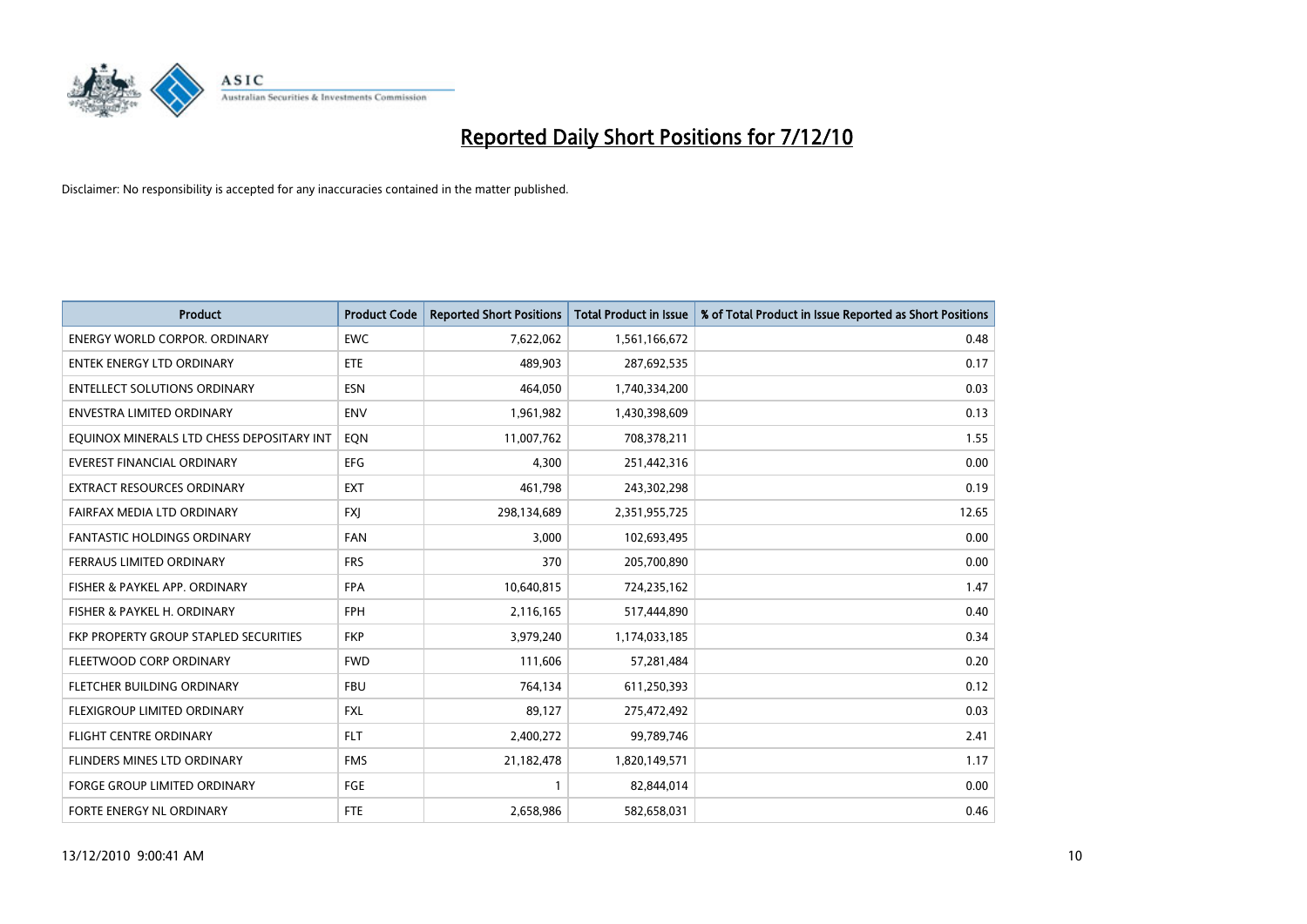

| <b>Product</b>                            | <b>Product Code</b> | <b>Reported Short Positions</b> | <b>Total Product in Issue</b> | % of Total Product in Issue Reported as Short Positions |
|-------------------------------------------|---------------------|---------------------------------|-------------------------------|---------------------------------------------------------|
| <b>FORTESCUE METALS GRP ORDINARY</b>      | <b>FMG</b>          | 8,461,618                       | 3,112,042,409                 | 0.25                                                    |
| <b>FOSTER'S GROUP ORDINARY</b>            | FGL                 | 3,809,926                       | 1,930,844,035                 | 0.21                                                    |
| FTD CORPORATION ORDINARY                  | <b>FTD</b>          | 8,088                           | 100,421,069                   | 0.01                                                    |
| FUNTASTIC LIMITED ORDINARY                | <b>FUN</b>          | 322,528                         | 340,997,682                   | 0.09                                                    |
| <b>G.U.D. HOLDINGS ORDINARY</b>           | GUD                 | 318,798                         | 68,426,721                    | 0.47                                                    |
| <b>GALAXY RESOURCES ORDINARY</b>          | GXY                 | 547,539                         | 191,903,358                   | 0.27                                                    |
| <b>GEODYNAMICS LIMITED ORDINARY</b>       | GDY                 | 333,788                         | 293,047,456                   | 0.11                                                    |
| <b>GINDALBIE METALS LTD ORDINARY</b>      | <b>GBG</b>          | 9,175,058                       | 850,108,099                   | 1.07                                                    |
| <b>GIRALIA RESOURCES NL ORDINARY</b>      | <b>GIR</b>          | 309,323                         | 181,160,170                   | 0.17                                                    |
| <b>GLOBAL MINING ORDINARY</b>             | <b>GMI</b>          | 8,951                           | 191,820,968                   | 0.00                                                    |
| <b>GLOUCESTER COAL ORDINARY</b>           | GCL                 | 253,055                         | 140,447,062                   | 0.18                                                    |
| <b>GME RESOURCES LTD ORDINARY</b>         | <b>GME</b>          | 800                             | 302,352,750                   | 0.00                                                    |
| <b>GOLDEN GATE PETROL ORDINARY</b>        | GGP                 | 11,538                          | 1,067,159,955                 | 0.00                                                    |
| <b>GOLDEN WEST RESOURCE ORDINARY</b>      | GWR                 | 1,617                           | 164,606,127                   | 0.00                                                    |
| <b>GOODMAN FIELDER. ORDINARY</b>          | <b>GFF</b>          | 13,796,196                      | 1,380,386,438                 | 1.01                                                    |
| <b>GOODMAN GROUP STAPLED US PROHIBIT.</b> | <b>GMG</b>          | 2,803,190                       | 6,369,751,394                 | 0.04                                                    |
| <b>GPT GROUP STAPLED SEC.</b>             | <b>GPT</b>          | 7,313,025                       | 1,855,529,431                 | 0.39                                                    |
| <b>GRAINCORP LIMITED A CLASS ORDINARY</b> | <b>GNC</b>          | 417,537                         | 198,318,900                   | 0.22                                                    |
| <b>GRANGE RESOURCES, ORDINARY</b>         | <b>GRR</b>          | 1,545,593                       | 1,152,077,403                 | 0.13                                                    |
| <b>GREENLAND MIN EN LTD ORDINARY</b>      | GGG                 | 1,468,678                       | 277,619,279                   | 0.52                                                    |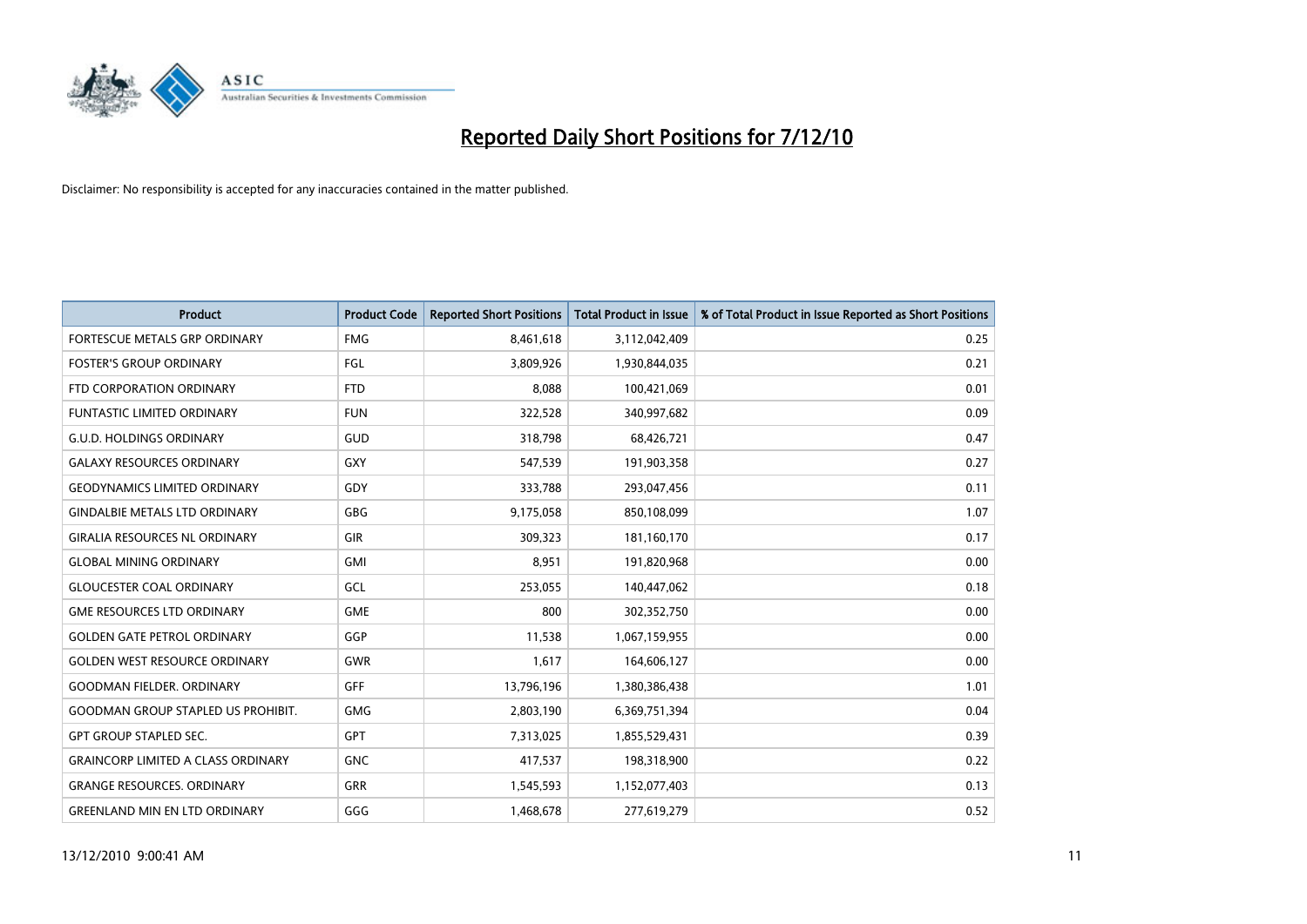

| <b>Product</b>                                   | <b>Product Code</b> | <b>Reported Short Positions</b> | <b>Total Product in Issue</b> | % of Total Product in Issue Reported as Short Positions |
|--------------------------------------------------|---------------------|---------------------------------|-------------------------------|---------------------------------------------------------|
| <b>GROOTE RESOURCES LTD ORDINARY</b>             | GOT                 | 25.000                          | 54,199,807                    | 0.05                                                    |
| <b>GRYPHON MINERALS LTD ORDINARY</b>             | GRY                 | 47,248                          | 290,272,058                   | 0.01                                                    |
| <b>GUINNESS PEAT GROUP. CHESS DEPOSITARY INT</b> | GPG                 | 55                              | 291,115,957                   | 0.00                                                    |
| <b>GUNNS LIMITED ORDINARY</b>                    | <b>GNS</b>          | 14,547,218                      | 806,734,892                   | 1.78                                                    |
| <b>GWA GROUP LTD ORDINARY</b>                    | <b>GWA</b>          | 3,064,277                       | 301,102,514                   | 1.03                                                    |
| <b>HARVEY NORMAN ORDINARY</b>                    | <b>HVN</b>          | 31,711,546                      | 1,062,316,784                 | 2.96                                                    |
| HASTIE GROUP LIMITED ORDINARY                    | <b>HST</b>          | 334,416                         | 239,781,419                   | 0.14                                                    |
| HASTINGS DIVERSIFIED STAPLED SECURITY            | <b>HDF</b>          | 351,049                         | 518,300,758                   | 0.06                                                    |
| <b>HEARTWARE INT INC CDI 35:1</b>                | <b>HIN</b>          | 272,008                         | 66,059,280                    | 0.41                                                    |
| <b>HENDERSON GROUP CDI 1:1</b>                   | <b>HGG</b>          | 5,804,427                       | 560,490,613                   | 1.03                                                    |
| HFA HOLDINGS LIMITED ORDINARY                    | <b>HFA</b>          | 1,820,937                       | 469,330,170                   | 0.38                                                    |
| HIGHLANDS PACIFIC ORDINARY                       | <b>HIG</b>          | 2,382,805                       | 685,462,148                   | 0.35                                                    |
| HILLGROVE RES LTD ORDINARY                       | <b>HGO</b>          | 1,700,000                       | 540,803,911                   | 0.32                                                    |
| HILLS HOLDINGS LTD ORDINARY                      | <b>HIL</b>          | 66,204                          | 248,676,841                   | 0.02                                                    |
| HORIZON OIL LIMITED ORDINARY                     | <b>HZN</b>          | 3,195,924                       | 1,130,311,515                 | 0.28                                                    |
| HUNNU COAL LIMITED ORDINARY                      | <b>HUN</b>          | 130,000                         | 155,365,002                   | 0.08                                                    |
| ICON ENERGY LIMITED ORDINARY                     | <b>ICN</b>          | 67,000                          | 439,801,394                   | 0.02                                                    |
| <b>IINET LIMITED ORDINARY</b>                    | <b>IIN</b>          | 1,415,717                       | 151,963,119                   | 0.93                                                    |
| ILUKA RESOURCES ORDINARY                         | ILU                 | 4,096,707                       | 418,700,517                   | 0.95                                                    |
| IMF (AUSTRALIA) LTD ORDINARY                     | <b>IMF</b>          | 361,022                         | 122,496,819                   | 0.30                                                    |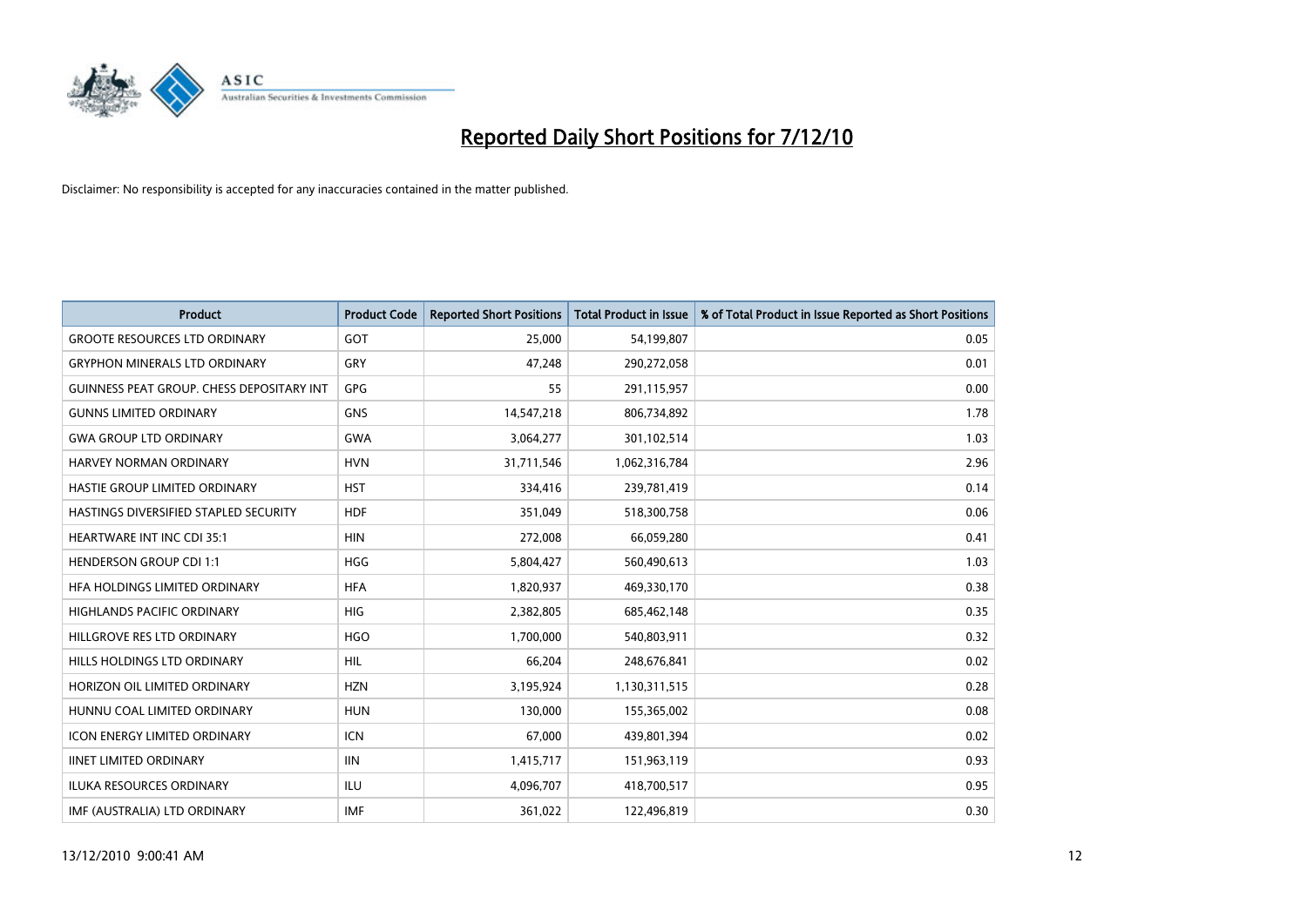

| <b>Product</b>                           | <b>Product Code</b> | <b>Reported Short Positions</b> | <b>Total Product in Issue</b> | % of Total Product in Issue Reported as Short Positions |
|------------------------------------------|---------------------|---------------------------------|-------------------------------|---------------------------------------------------------|
| <b>IMPEDIMED LIMITED ORDINARY</b>        | <b>IPD</b>          | 223,000                         | 135,868,125                   | 0.16                                                    |
| <b>IMX RESOURCES LTD ORDINARY</b>        | <b>IXR</b>          | 20.000                          | 262,552,803                   | 0.01                                                    |
| <b>INCITEC PIVOT ORDINARY</b>            | IPL                 | 1,757,808                       | 1,628,730,107                 | 0.08                                                    |
| INDEPENDENCE GROUP ORDINARY              | <b>IGO</b>          | 1,438,866                       | 138,777,305                   | 1.05                                                    |
| <b>INDOPHIL RESOURCES ORDINARY</b>       | <b>IRN</b>          | 384.309                         | 471,445,763                   | 0.08                                                    |
| <b>INDUSTREA LIMITED ORDINARY</b>        | IDL                 | 1,038,113                       | 363,878,295                   | 0.28                                                    |
| <b>INFIGEN ENERGY STAPLED SECURITIES</b> | <b>IFN</b>          | 4,701,389                       | 761,222,569                   | 0.61                                                    |
| ING INDUSTRIAL FUND UNITS                | <b>IIF</b>          | 20,437,200                      | 2,592,249,647                 | 0.79                                                    |
| ING OFFICE FUND STAPLED SECURITIES       | <b>IOF</b>          | 4,200,161                       | 2,729,071,212                 | 0.15                                                    |
| ING RE COM GROUP STAPLED SECURITIES      | <b>ILF</b>          | 9.075                           | 441,029,194                   | 0.00                                                    |
| <b>INSURANCE AUSTRALIA ORDINARY</b>      | <b>IAG</b>          | 1,783,859                       | 2,079,034,021                 | 0.08                                                    |
| INTEGRA MINING LTD, ORDINARY             | <b>IGR</b>          | 3,424,410                       | 756,442,394                   | 0.45                                                    |
| <b>INTOLL GROUP STAPLED SECURITIES</b>   | <b>ITO</b>          | 3,552,648                       | 2,261,732,048                 | 0.15                                                    |
| <b>INTREPID MINES ORDINARY</b>           | <b>IAU</b>          | 3,161,607                       | 433,807,670                   | 0.74                                                    |
| <b>INVOCARE LIMITED ORDINARY</b>         | <b>IVC</b>          | 1,031,289                       | 102,421,288                   | 1.01                                                    |
| <b>ION LIMITED ORDINARY</b>              | <b>ION</b>          | 164,453                         | 256,365,105                   | 0.06                                                    |
| <b>IOOF HOLDINGS LTD ORDINARY</b>        | IFL                 | 1,303,527                       | 229,794,395                   | 0.55                                                    |
| IRESS MARKET TECH. ORDINARY              | <b>IRE</b>          | 2,118,361                       | 126,018,142                   | 1.66                                                    |
| <b>IRON ORE HOLDINGS ORDINARY</b>        | <b>IOH</b>          | 14,525                          | 135,508,733                   | 0.01                                                    |
| <b>ISHARES MSCI EAFE CDI 1:1</b>         | <b>IVE</b>          | 77,579                          | 590,400,000                   | 0.01                                                    |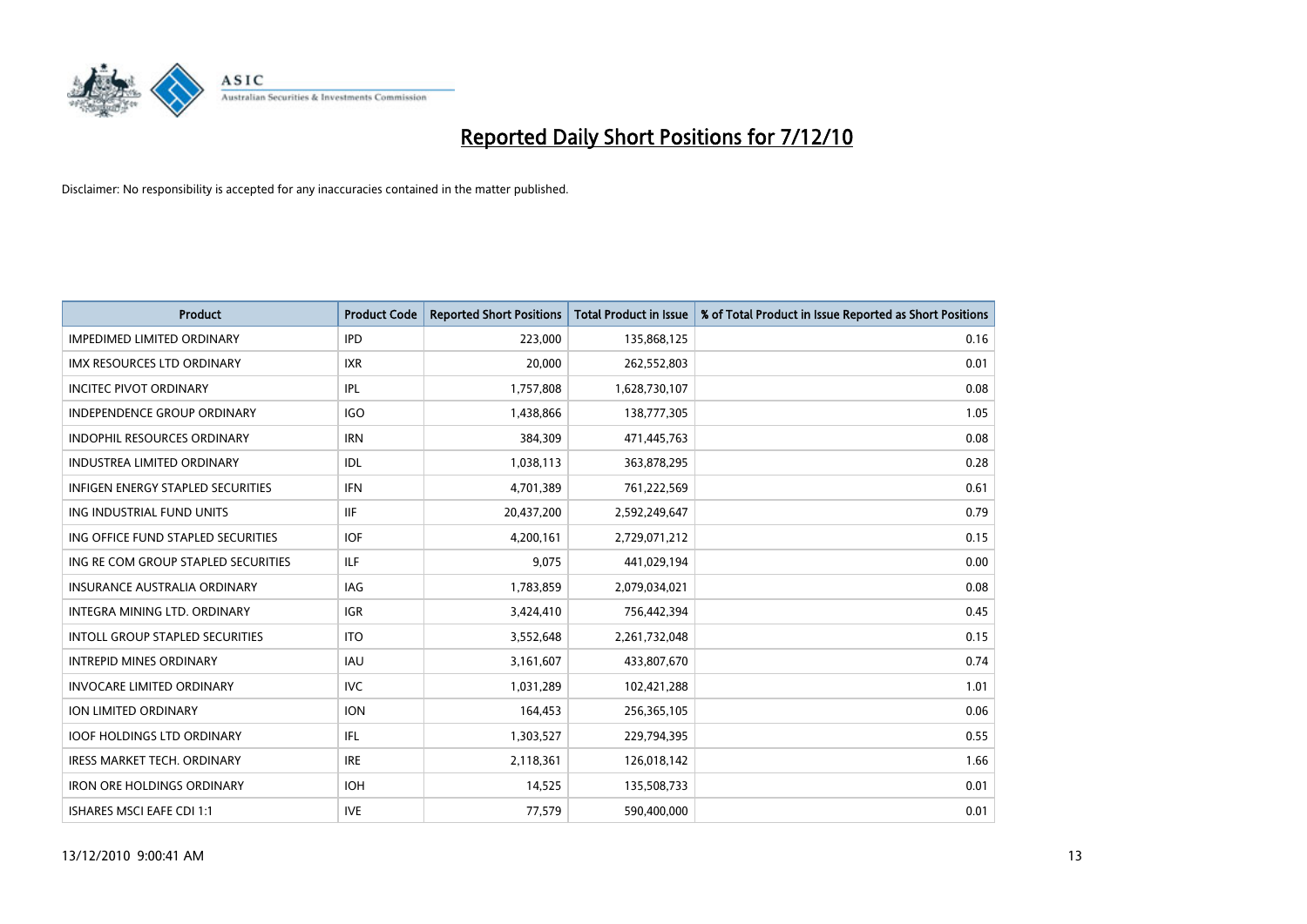

| <b>Product</b>                                  | <b>Product Code</b> | <b>Reported Short Positions</b> | <b>Total Product in Issue</b> | % of Total Product in Issue Reported as Short Positions |
|-------------------------------------------------|---------------------|---------------------------------|-------------------------------|---------------------------------------------------------|
| ISHARES S&P 500 CDI 1:1                         | <b>IVV</b>          | 11,770                          | 116,350,000                   | 0.01                                                    |
| <b>ISOFT GROUP LIMITED ORDINARY</b>             | <b>ISF</b>          | 12,048,234                      | 1,070,595,874                 | 1.12                                                    |
| <b>IVANHOE AUSTRALIA ORDINARY</b>               | <b>IVA</b>          | 328,071                         | 418,410,103                   | 0.08                                                    |
| <b>JABIRU METALS LTD ORDINARY</b>               | <b>JML</b>          | 86,899                          | 552,619,180                   | 0.01                                                    |
| <b>JAMES HARDIE INDUST CHESS DEPOSITARY INT</b> | <b>IHX</b>          | 12,632,831                      | 435,772,324                   | 2.86                                                    |
| <b>JAMESON RESOURCES ORDINARY</b>               | <b>JAL</b>          | 1,600,000                       | 63,885,910                    | 2.50                                                    |
| <b>JB HI-FI LIMITED ORDINARY</b>                | <b>JBH</b>          | 8,909,703                       | 109,223,945                   | 8.15                                                    |
| KAGARA LTD ORDINARY                             | KZL                 | 2,441,825                       | 707,789,717                   | 0.32                                                    |
| KAROON GAS AUSTRALIA ORDINARY                   | <b>KAR</b>          | 517,495                         | 217,295,769                   | 0.23                                                    |
| KATHMANDU HOLD LTD ORDINARY                     | <b>KMD</b>          | 323,366                         | 200,000,000                   | 0.16                                                    |
| KEYBRIDGE CAPITAL ORDINARY                      | <b>KBC</b>          | 5,999                           | 172,070,564                   | 0.00                                                    |
| KIMBERLEY METALS LTD ORDINARY                   | <b>KBL</b>          | 2,086                           | 161,356,672                   | 0.00                                                    |
| KINGSGATE CONSOLID, ORDINARY                    | <b>KCN</b>          | 1,235,355                       | 101,087,786                   | 1.21                                                    |
| LEIGHTON HOLDINGS ORDINARY                      | LEI                 | 4,567,915                       | 300,889,299                   | 1.53                                                    |
| LEND LEASE GROUP UNIT/ORD STAPLED               | <b>LLC</b>          | 1,000,060                       | 565,558,754                   | 0.18                                                    |
| LINC ENERGY LTD ORDINARY                        | <b>LNC</b>          | 7,323,667                       | 497,460,572                   | 1.47                                                    |
| LIQUEFIED NATURAL ORDINARY                      | <b>LNG</b>          | 6,203                           | 213,339,015                   | 0.00                                                    |
| LYNAS CORPORATION ORDINARY                      | <b>LYC</b>          | 37,728,731                      | 1,656,999,093                 | 2.29                                                    |
| MAC SERVICES (THE) ORDINARY                     | <b>MSL</b>          | 65,667                          | 165,966,692                   | 0.04                                                    |
| MACARTHUR COAL ORDINARY                         | <b>MCC</b>          | 1,198,364                       | 299,476,903                   | 0.40                                                    |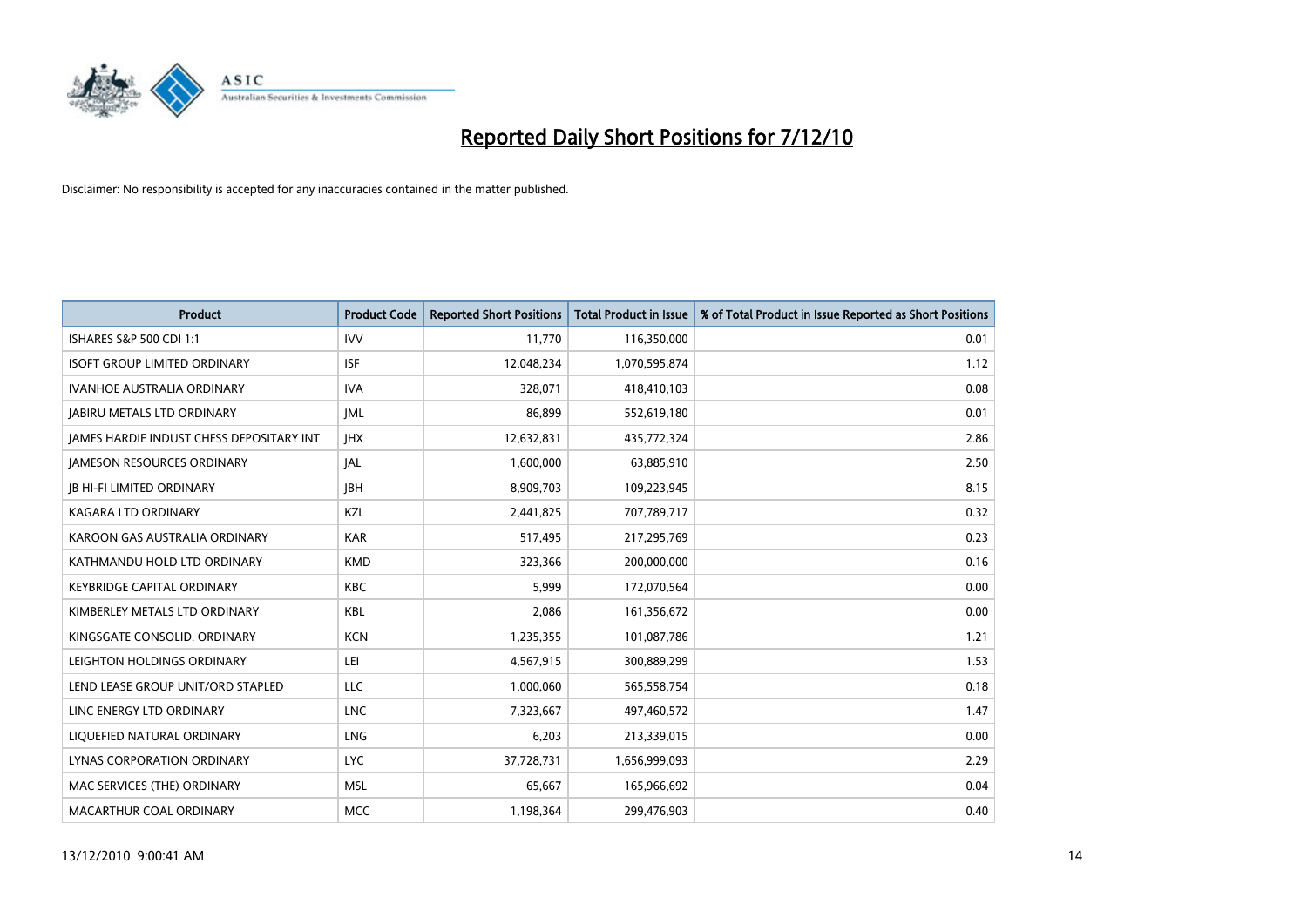

| <b>Product</b>                        | <b>Product Code</b> | <b>Reported Short Positions</b> | Total Product in Issue | % of Total Product in Issue Reported as Short Positions |
|---------------------------------------|---------------------|---------------------------------|------------------------|---------------------------------------------------------|
| <b>MACMAHON HOLDINGS ORDINARY</b>     | <b>MAH</b>          | 2,173,772                       | 733,711,705            | 0.29                                                    |
| MACQ ATLAS ROADS GRP ORDINARY STAPLED | <b>MOA</b>          | 3,542,376                       | 452,345,907            | 0.77                                                    |
| MACQUARIE GROUP LTD ORDINARY          | MQG                 | 3,108,231                       | 345,884,510            | 0.88                                                    |
| <b>MANTRA RESOURCES ORDINARY</b>      | <b>MRU</b>          | 27,924                          | 130,229,188            | 0.02                                                    |
| MAP GROUP STAPLED US PROHIBIT.        | <b>MAP</b>          | 1,620,606                       | 1,861,210,782          | 0.08                                                    |
| <b>MARION ENERGY ORDINARY</b>         | <b>MAE</b>          | 332,494                         | 429,822,043            | 0.08                                                    |
| <b>MATRIX C &amp; E LTD ORDINARY</b>  | <b>MCE</b>          | 67,479                          | 72,964,098             | 0.09                                                    |
| MCMILLAN SHAKESPEARE ORDINARY         | <b>MMS</b>          | 224,264                         | 67,874,101             | 0.33                                                    |
| MCPHERSON'S LTD ORDINARY              | <b>MCP</b>          | 17,838                          | 71,651,758             | 0.02                                                    |
| MEDUSA MINING LTD ORDINARY            | <b>MML</b>          | 1,597,667                       | 187,793,911            | 0.85                                                    |
| MELBOURNE IT LIMITED ORDINARY         | <b>MLB</b>          | 147,874                         | 80,031,955             | 0.18                                                    |
| MEO AUSTRALIA LTD ORDINARY            | <b>MEO</b>          | 651,290                         | 539,913,260            | 0.12                                                    |
| <b>MERMAID MARINE ORDINARY</b>        | <b>MRM</b>          | 242,529                         | 213,383,546            | 0.10                                                    |
| MESOBLAST LIMITED ORDINARY            | <b>MSB</b>          | 274.911                         | 158,140,556            | 0.18                                                    |
| METALS X LIMITED ORDINARY             | <b>MLX</b>          | 740,140                         | 1,365,661,782          | 0.06                                                    |
| METCASH LIMITED ORDINARY              | <b>MTS</b>          | 23,619,843                      | 768,719,951            | 3.03                                                    |
| METGASCO LIMITED ORDINARY             | <b>MEL</b>          | 235,435                         | 252,234,135            | 0.09                                                    |
| METROCOAL LIMITED ORDINARY            | <b>MTE</b>          | 3,240                           | 98,723,663             | 0.00                                                    |
| MICLYN EXP OFFSHR ORDINARY            | <b>MIO</b>          | 197,845                         | 271,700,000            | 0.07                                                    |
| MINARA RESOURCES ORDINARY             | <b>MRE</b>          | 4,980,029                       | 1,167,783,517          | 0.42                                                    |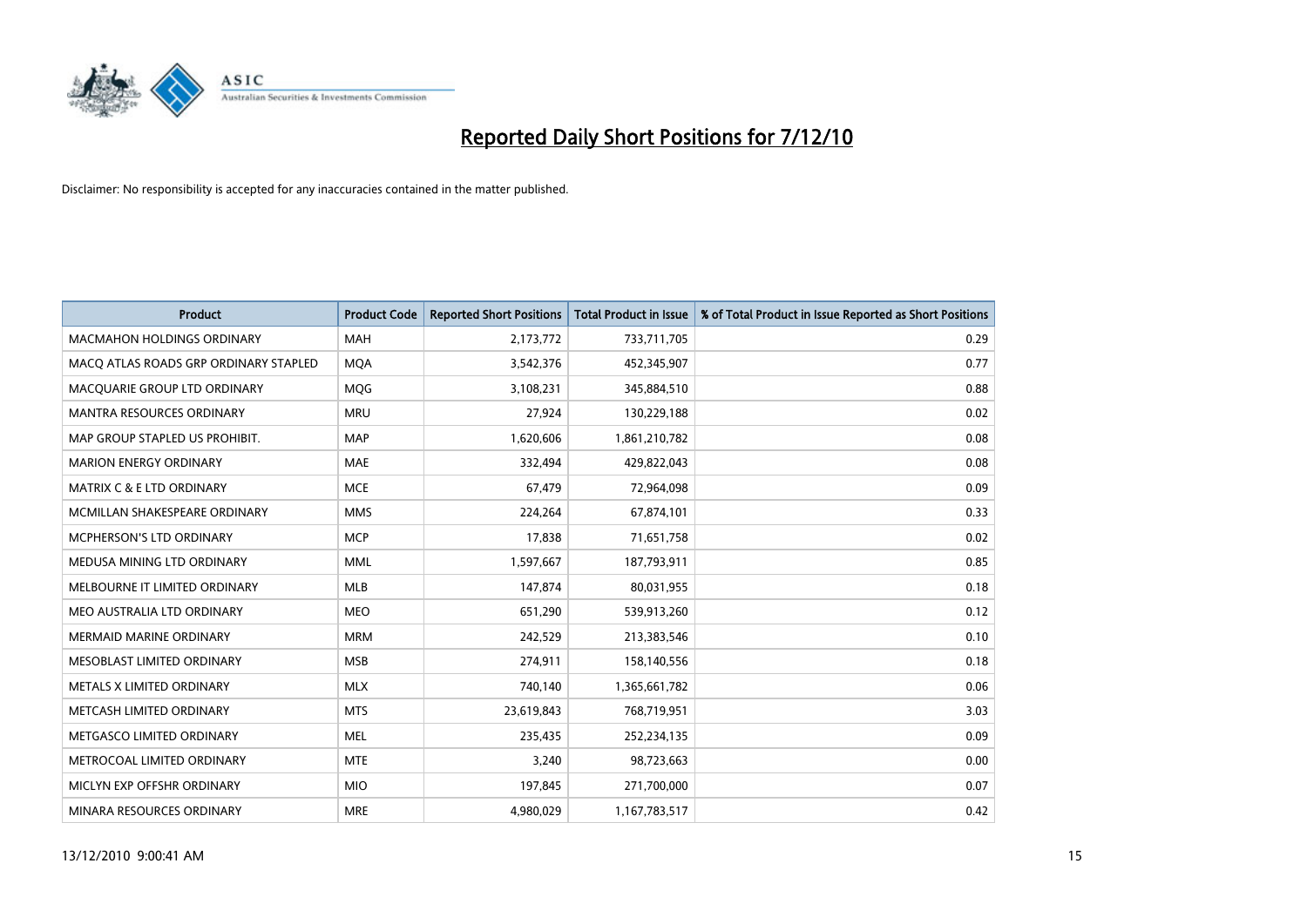

| <b>Product</b>                    | <b>Product Code</b> | <b>Reported Short Positions</b> | <b>Total Product in Issue</b> | % of Total Product in Issue Reported as Short Positions |
|-----------------------------------|---------------------|---------------------------------|-------------------------------|---------------------------------------------------------|
| MINCOR RESOURCES NL ORDINARY      | <b>MCR</b>          | 739,549                         | 200,608,804                   | 0.36                                                    |
| MINERAL DEPOSITS ORDINARY         | <b>MDL</b>          | 145,522                         | 60,768,582                    | 0.23                                                    |
| MINERAL RESOURCES, ORDINARY       | <b>MIN</b>          | 197,651                         | 168,219,485                   | 0.11                                                    |
| MIRABELA NICKEL LTD ORDINARY      | <b>MBN</b>          | 9,812,403                       | 491,561,237                   | 1.97                                                    |
| MIRVAC GROUP STAPLED SECURITIES   | <b>MGR</b>          | 6,191,887                       | 3,415,819,357                 | 0.17                                                    |
| MOLOPO ENERGY LTD ORDINARY        | <b>MPO</b>          | 776,179                         | 250,972,584                   | 0.32                                                    |
| MONADELPHOUS GROUP ORDINARY       | <b>MND</b>          | 397,532                         | 87,521,827                    | 0.45                                                    |
| MORTGAGE CHOICE LTD ORDINARY      | <b>MOC</b>          | 7,482                           | 119,948,255                   | 0.01                                                    |
| MOUNT GIBSON IRON ORDINARY        | <b>MGX</b>          | 4,374,149                       | 1,082,570,693                 | 0.40                                                    |
| MULTIPLEX SITES SITES             | <b>MXUPA</b>        | 42                              | 4,500,000                     | 0.00                                                    |
| MURCHISON METALS LTD ORDINARY     | <b>MMX</b>          | 7,892,582                       | 435,884,268                   | 1.79                                                    |
| <b>MYER HOLDINGS LTD ORDINARY</b> | <b>MYR</b>          | 14,492,698                      | 582,097,884                   | 2.49                                                    |
| <b>MYSTATE LIMITED ORDINARY</b>   | <b>MYS</b>          | 1,400                           | 67,439,158                    | 0.00                                                    |
| NATIONAL AUST. BANK ORDINARY      | <b>NAB</b>          | 9,627,996                       | 2,137,640,047                 | 0.45                                                    |
| NATURAL FUEL LIMITED ORDINARY     | <b>NFL</b>          |                                 | 721,912                       | 0.00                                                    |
| NAVITAS LIMITED ORDINARY          | <b>NVT</b>          | 2,110,696                       | 342,450,567                   | 0.60                                                    |
| NEPTUNE MARINE ORDINARY           | <b>NMS</b>          | 2,024,949                       | 442,245,734                   | 0.45                                                    |
| NEW HOPE CORPORATION ORDINARY     | <b>NHC</b>          | 588,439                         | 830,230,549                   | 0.07                                                    |
| NEWCREST MINING ORDINARY          | <b>NCM</b>          | 3,140,734                       | 765,211,675                   | 0.37                                                    |
| NEWS CORP A NON-VOTING CDI        | <b>NWSLV</b>        | 840.590                         | 1.828.204.254                 | 0.04                                                    |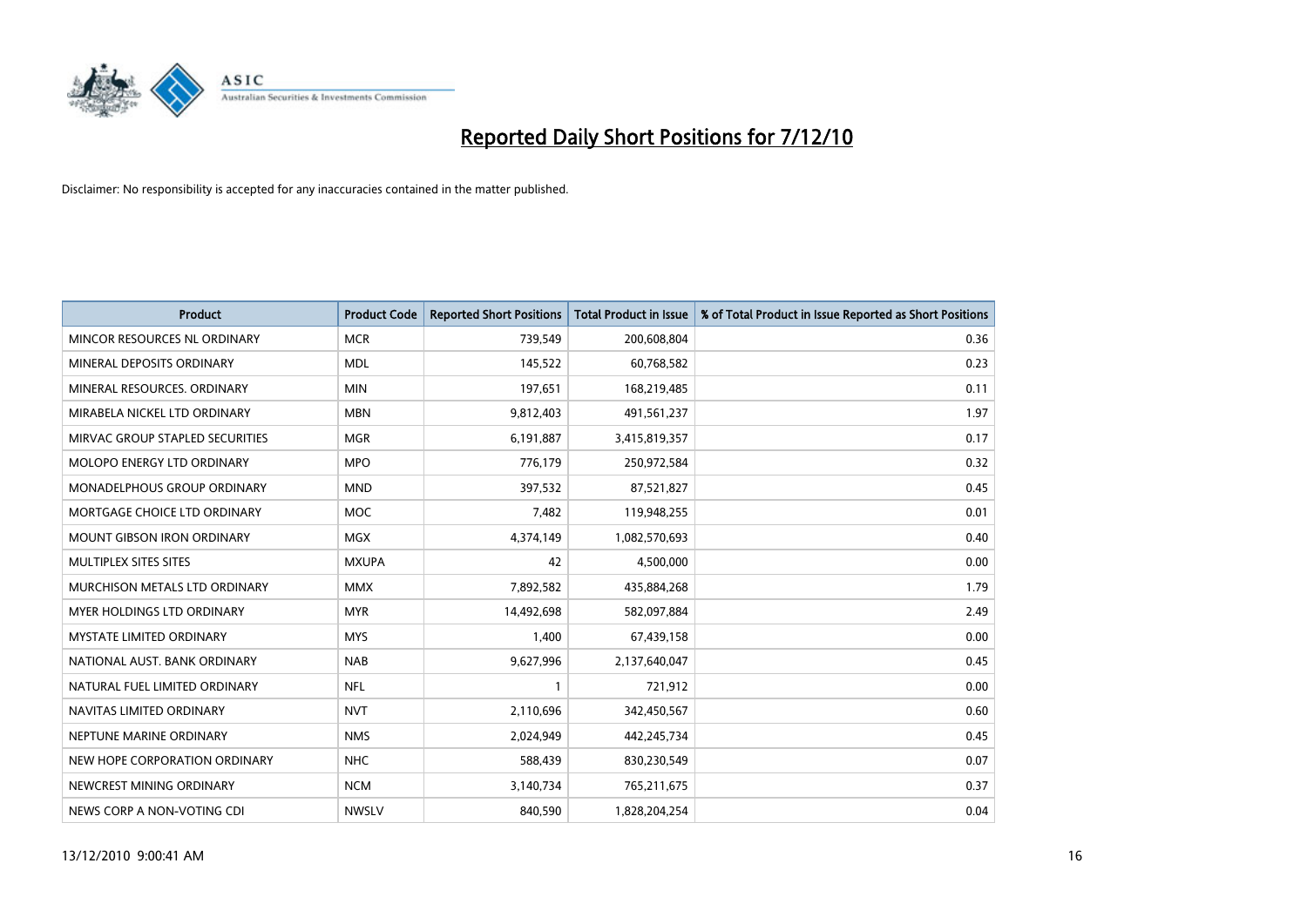

| <b>Product</b>                        | <b>Product Code</b> | <b>Reported Short Positions</b> | Total Product in Issue | % of Total Product in Issue Reported as Short Positions |
|---------------------------------------|---------------------|---------------------------------|------------------------|---------------------------------------------------------|
| NEWS CORP B VOTING CDI                | <b>NWS</b>          | 7,274,485                       | 798,520,953            | 0.92                                                    |
| NEXBIS LIMITED ORDINARY               | <b>NBS</b>          | 63,733                          | 798,356,704            | 0.01                                                    |
| NEXUS ENERGY LIMITED ORDINARY         | <b>NXS</b>          | 3,777,083                       | 1,020,257,304          | 0.36                                                    |
| NIB HOLDINGS LIMITED ORDINARY         | <b>NHF</b>          | 4,911                           | 468,215,782            | 0.00                                                    |
| NICK SCALI LIMITED ORDINARY           | <b>NCK</b>          | 35,846                          | 81,000,000             | 0.04                                                    |
| NIDO PETROLEUM ORDINARY               | <b>NDO</b>          | 63,244                          | 1,266,550,321          | 0.00                                                    |
| NKWE PLATINUM 10C US COMMON           | <b>NKP</b>          | 240,577                         | 559,651,184            | 0.05                                                    |
| NORTHERN CREST ORDINARY               | <b>NOC</b>          | 24,345                          | 116,074,781            | 0.02                                                    |
| NORTHERN IRON LTD ORDINARY            | <b>NFE</b>          | 1,382,744                       | 336,084,863            | 0.41                                                    |
| NORTON GOLD FIELDS ORDINARY           | <b>NGF</b>          | 650,000                         | 684,830,265            | 0.09                                                    |
| NOVOGEN LIMITED ORDINARY              | <b>NRT</b>          | 56,449                          | 102,125,894            | 0.06                                                    |
| NRW HOLDINGS LIMITED ORDINARY         | <b>NWH</b>          | 1,756,758                       | 251,223,000            | 0.68                                                    |
| NUFARM LIMITED ORDINARY               | <b>NUF</b>          | 4.426.688                       | 261,775,731            | 1.69                                                    |
| NUPLEX INDUSTRIES ORDINARY            | <b>NPX</b>          | 77,095                          | 195,060,783            | 0.04                                                    |
| NYOTA MINERALS LTD ORDINARY           | <b>NYO</b>          | 466,000                         | 453,310,583            | 0.10                                                    |
| OAKTON LIMITED ORDINARY               | <b>OKN</b>          | 558,426                         | 93,674,235             | 0.59                                                    |
| OCEANAGOLD CORP. CHESS DEPOSITARY INT | OGC                 | 1,388,917                       | 261,897,612            | 0.54                                                    |
| OCEANIA CAPITAL LTD ORDINARY          | <b>OCP</b>          | 2,500                           | 91,921,295             | 0.00                                                    |
| OIL SEARCH LTD ORDINARY               | OSH                 | 11,143,411                      | 1,312,888,303          | 0.83                                                    |
| OILEX LTD ORDINARY                    | OEX                 | 19,000                          | 220,074,885            | 0.01                                                    |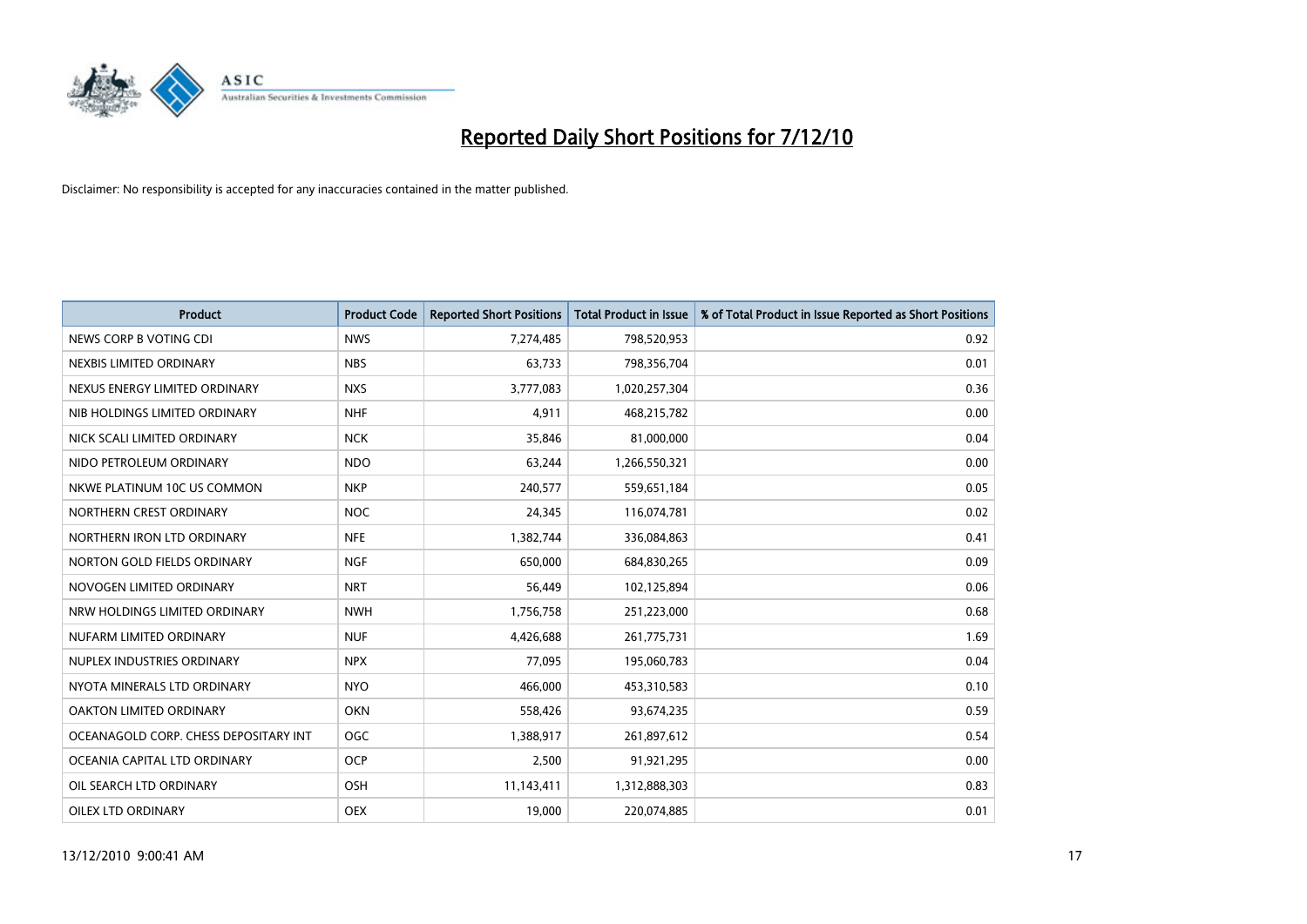

| <b>Product</b>                          | <b>Product Code</b> | <b>Reported Short Positions</b> | <b>Total Product in Issue</b> | % of Total Product in Issue Reported as Short Positions |
|-----------------------------------------|---------------------|---------------------------------|-------------------------------|---------------------------------------------------------|
| OM HOLDINGS LIMITED ORDINARY            | OMH                 | 1,470,860                       | 503,085,150                   | 0.29                                                    |
| <b>ONESTEEL LIMITED ORDINARY</b>        | OST                 | 2,361,793                       | 1,334,683,421                 | 0.16                                                    |
| ORICA LIMITED ORDINARY                  | ORI                 | 1,208,378                       | 362,100,430                   | 0.31                                                    |
| ORIGIN ENERGY ORDINARY                  | <b>ORG</b>          | 5,129,086                       | 884,593,012                   | 0.55                                                    |
| OROCOBRE LIMITED ORDINARY               | <b>ORE</b>          | 19,332                          | 91,181,996                    | 0.02                                                    |
| OROTONGROUP LIMITED ORDINARY            | <b>ORL</b>          | 4,264                           | 40,880,902                    | 0.01                                                    |
| OTTO ENERGY LIMITED ORDINARY            | <b>OEL</b>          | 109,204                         | 1,134,540,071                 | 0.01                                                    |
| OZ MINERALS ORDINARY                    | OZL                 | 20,748,625                      | 3,238,546,504                 | 0.59                                                    |
| PACIFIC BRANDS ORDINARY                 | <b>PBG</b>          | 3,356,762                       | 931,386,248                   | 0.37                                                    |
| PALADIN ENERGY LTD ORDINARY             | <b>PDN</b>          | 22,463,379                      | 725,357,086                   | 3.08                                                    |
| PANAUST LIMITED ORDINARY                | <b>PNA</b>          | 7,938,192                       | 2,955,176,819                 | 0.25                                                    |
| PANORAMIC RESOURCES ORDINARY            | PAN                 | 895,906                         | 206,075,342                   | 0.44                                                    |
| PAPERLINX LIMITED ORDINARY              | <b>PPX</b>          | 11,093,729                      | 603,580,761                   | 1.83                                                    |
| PAPERLINX SPS TRUST STEP UP PERP. PREF. | <b>PXUPA</b>        | 5,000                           | 2,850,000                     | 0.18                                                    |
| PATTIES FOODS LTD ORDINARY              | PFL                 |                                 | 138,908,853                   | 0.00                                                    |
| PEAK RESOURCES ORDINARY                 | <b>PEK</b>          | 290,000                         | 129,823,207                   | 0.22                                                    |
| PEET LIMITED ORDINARY                   | <b>PPC</b>          | 213,935                         | 302,965,804                   | 0.07                                                    |
| PENINSULA ENERGY LTD ORDINARY           | <b>PEN</b>          | 5,000                           | 1,641,797,877                 | 0.00                                                    |
| PERILYA LIMITED ORDINARY                | PEM                 | 880,162                         | 526,075,563                   | 0.17                                                    |
| PERPETUAL LIMITED ORDINARY              | PPT                 | 1,978,323                       | 44,140,166                    | 4.51                                                    |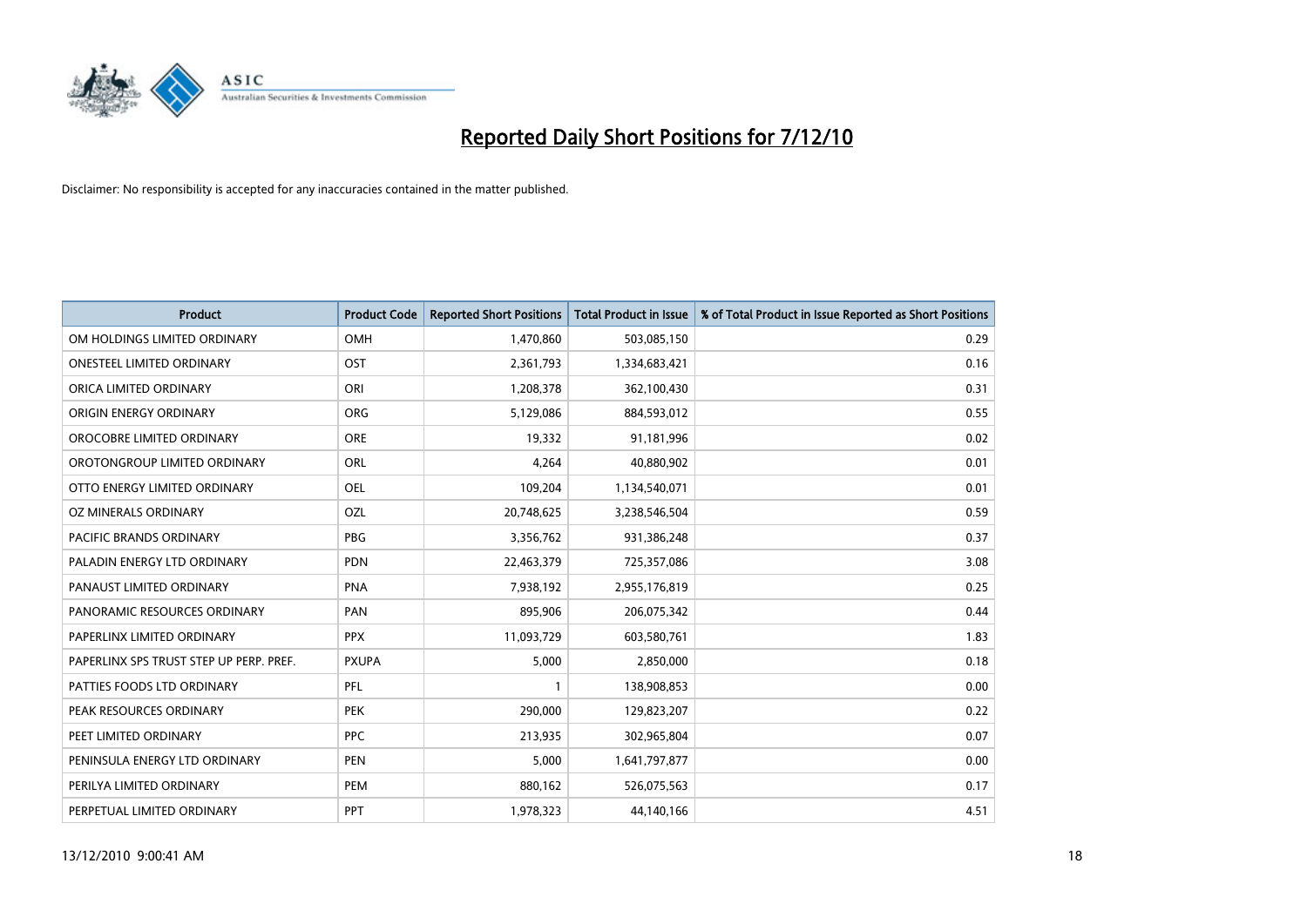

| <b>Product</b>                       | <b>Product Code</b> | <b>Reported Short Positions</b> | <b>Total Product in Issue</b> | % of Total Product in Issue Reported as Short Positions |
|--------------------------------------|---------------------|---------------------------------|-------------------------------|---------------------------------------------------------|
| PERSEUS MINING LTD ORDINARY          | PRU                 | 749,308                         | 421,817,088                   | 0.18                                                    |
| PETSEC ENERGY ORDINARY               | <b>PSA</b>          | 223,332                         | 231,283,622                   | 0.10                                                    |
| PHARMAXIS LTD ORDINARY               | <b>PXS</b>          | 1,274,825                       | 226,106,434                   | 0.58                                                    |
| PHOTON GROUP LTD ORDINARY            | <b>PGA</b>          | 250,510                         | 1,540,543,357                 | 0.02                                                    |
| PIKE RIVER COAL ORDINARY             | <b>PRC</b>          | 257,595                         | 405,513,933                   | 0.06                                                    |
| PLATINUM ASSET ORDINARY              | <b>PTM</b>          | 2,907,849                       | 561,347,878                   | 0.49                                                    |
| PLATINUM AUSTRALIA ORDINARY          | <b>PLA</b>          | 12,868,339                      | 368,172,255                   | 3.51                                                    |
| PLATINUM CAPITAL LTD ORDINARY        | <b>PMC</b>          |                                 | 163,732,888                   | 0.00                                                    |
| PLUTON RESOURCES ORDINARY            | PLV                 | 40,156                          | 179,457,362                   | 0.02                                                    |
| PMP LIMITED ORDINARY                 | <b>PMP</b>          | 192,443                         | 335,338,483                   | 0.05                                                    |
| PORT BOUVARD LIMITED ORDINARY        | PBD                 | 6,754                           | 593,868,295                   | 0.00                                                    |
| PREMIER INVESTMENTS ORDINARY         | <b>PMV</b>          | 151,760                         | 155,030,045                   | 0.10                                                    |
| PRIMARY HEALTH CARE ORDINARY         | PRY                 | 12,389,792                      | 496,043,188                   | 2.49                                                    |
| PRIME INFR GROUP. STAPLED SECURITIES | PIH                 | 837,199                         | 351,776,795                   | 0.24                                                    |
| PRIME MEDIA GRP LTD ORDINARY         | PRT                 | $\overline{2}$                  | 366,330,303                   | 0.00                                                    |
| PRIMEAG AUSTRALIA ORDINARY           | PAG                 | 311,454                         | 150,569,976                   | 0.21                                                    |
| PROGEN PHARMACEUTIC ORDINARY         | <b>PGL</b>          | 151,596                         | 24,709,097                    | 0.61                                                    |
| PROGRAMMED ORDINARY                  | <b>PRG</b>          | 643,833                         | 118,169,908                   | 0.55                                                    |
| PSIVIDA CORP CDI 1:1                 | <b>PVA</b>          | 6.878                           | 7,752,716                     | 0.09                                                    |
| <b>OANTAS AIRWAYS ORDINARY</b>       | QAN                 | 24,098,641                      | 2,265,123,620                 | 1.07                                                    |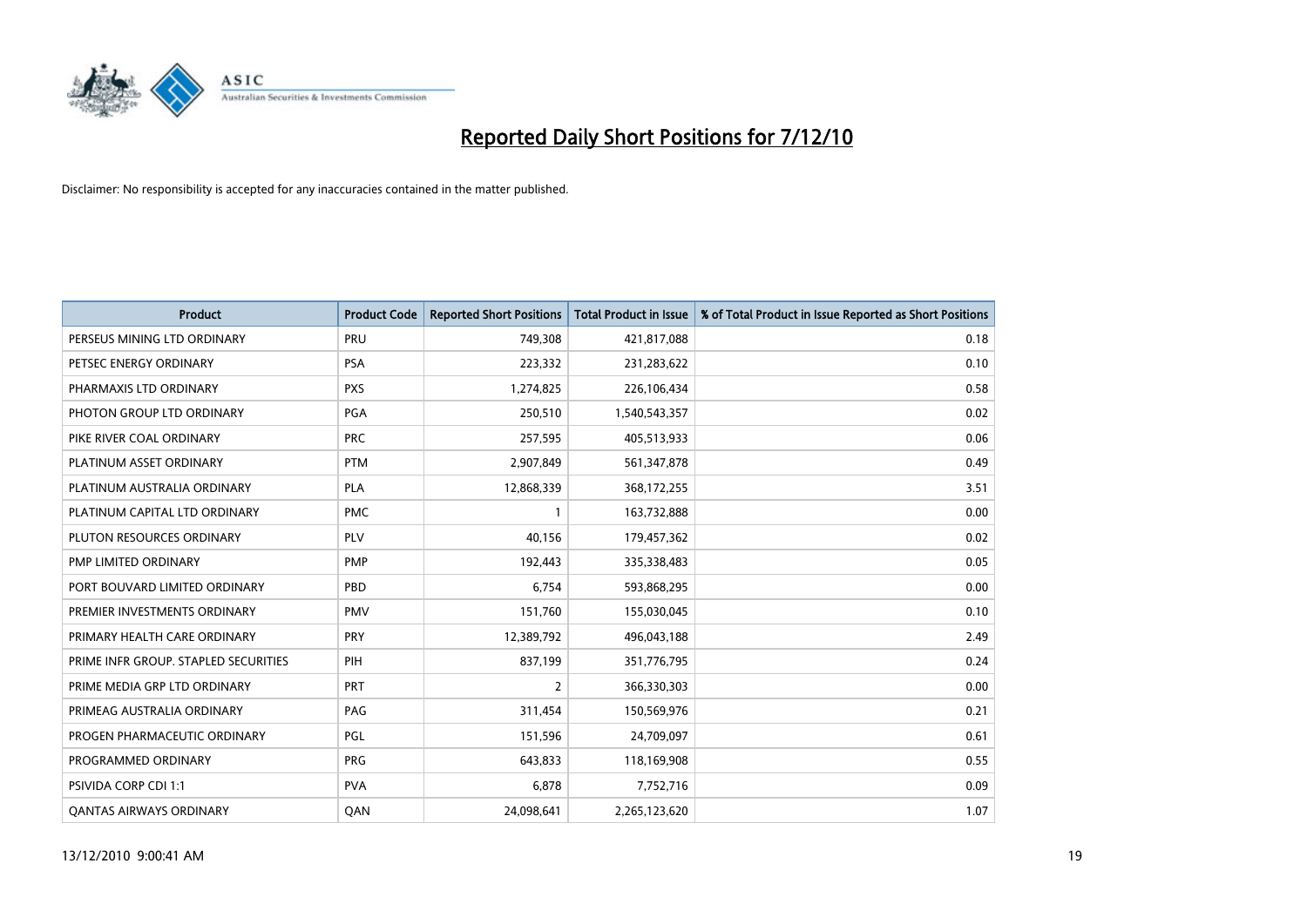

| <b>Product</b>                      | <b>Product Code</b> | <b>Reported Short Positions</b> | Total Product in Issue | % of Total Product in Issue Reported as Short Positions |
|-------------------------------------|---------------------|---------------------------------|------------------------|---------------------------------------------------------|
| <b>QBE INSURANCE GROUP ORDINARY</b> | <b>OBE</b>          | 18,938,776                      | 1,051,620,743          | 1.77                                                    |
| OR NATIONAL LIMITED ORDINARY        | <b>ORN</b>          | 36,570,521                      | 2,440,000,000          | 1.49                                                    |
| RAMELIUS RESOURCES ORDINARY         | <b>RMS</b>          | 37,248                          | 291,208,795            | 0.01                                                    |
| RAMSAY HEALTH CARE ORDINARY         | <b>RHC</b>          | 2,061,017                       | 202,081,252            | 1.01                                                    |
| RANGE RESOURCES LTD ORDINARY        | <b>RRS</b>          | 75,000                          | 1,192,102,885          | 0.01                                                    |
| <b>RCR TOMLINSON ORDINARY</b>       | <b>RCR</b>          | 68,067                          | 131,892,672            | 0.05                                                    |
| <b>REA GROUP ORDINARY</b>           | <b>REA</b>          | 56,523                          | 129,691,280            | 0.03                                                    |
| RED FORK ENERGY ORDINARY            | <b>RFE</b>          | 7,696                           | 139,535,000            | 0.01                                                    |
| REDFLEX HOLDINGS ORDINARY           | <b>RDF</b>          | 858                             | 110,345,599            | 0.00                                                    |
| REED RESOURCES LTD ORDINARY         | <b>RDR</b>          | 268,205                         | 192,271,768            | 0.14                                                    |
| REGIS RESOURCES ORDINARY            | <b>RRL</b>          | 1,464,360                       | 429,555,834            | 0.34                                                    |
| RESMED INC CDI 10:1                 | <b>RMD</b>          | 7,668,787                       | 1,516,163,980          | 0.51                                                    |
| <b>RESOLUTE MINING ORDINARY</b>     | <b>RSG</b>          | 2,943,429                       | 451,648,787            | 0.67                                                    |
| RESOURCE EQUIP LTD ORDINARY         | <b>RQL</b>          | 89,810                          | 154,591,363            | 0.06                                                    |
| RESOURCE GENERATION ORDINARY        | <b>RES</b>          | 470,265                         | 210,080,530            | 0.23                                                    |
| REVERSE CORP LIMITED ORDINARY       | <b>REF</b>          | 25,141                          | 92,382,175             | 0.03                                                    |
| REX MINERALS LIMITED ORDINARY       | <b>RXM</b>          | 80,000                          | 150,284,460            | 0.05                                                    |
| RHG LIMITED ORDINARY                | <b>RHG</b>          | 366,422                         | 318,745,978            | 0.11                                                    |
| <b>RIDLEY CORPORATION ORDINARY</b>  | <b>RIC</b>          | 53,937                          | 307,817,071            | 0.02                                                    |
| RIO TINTO LIMITED ORDINARY          | <b>RIO</b>          | 17,607,884                      | 435,758,720            | 4.00                                                    |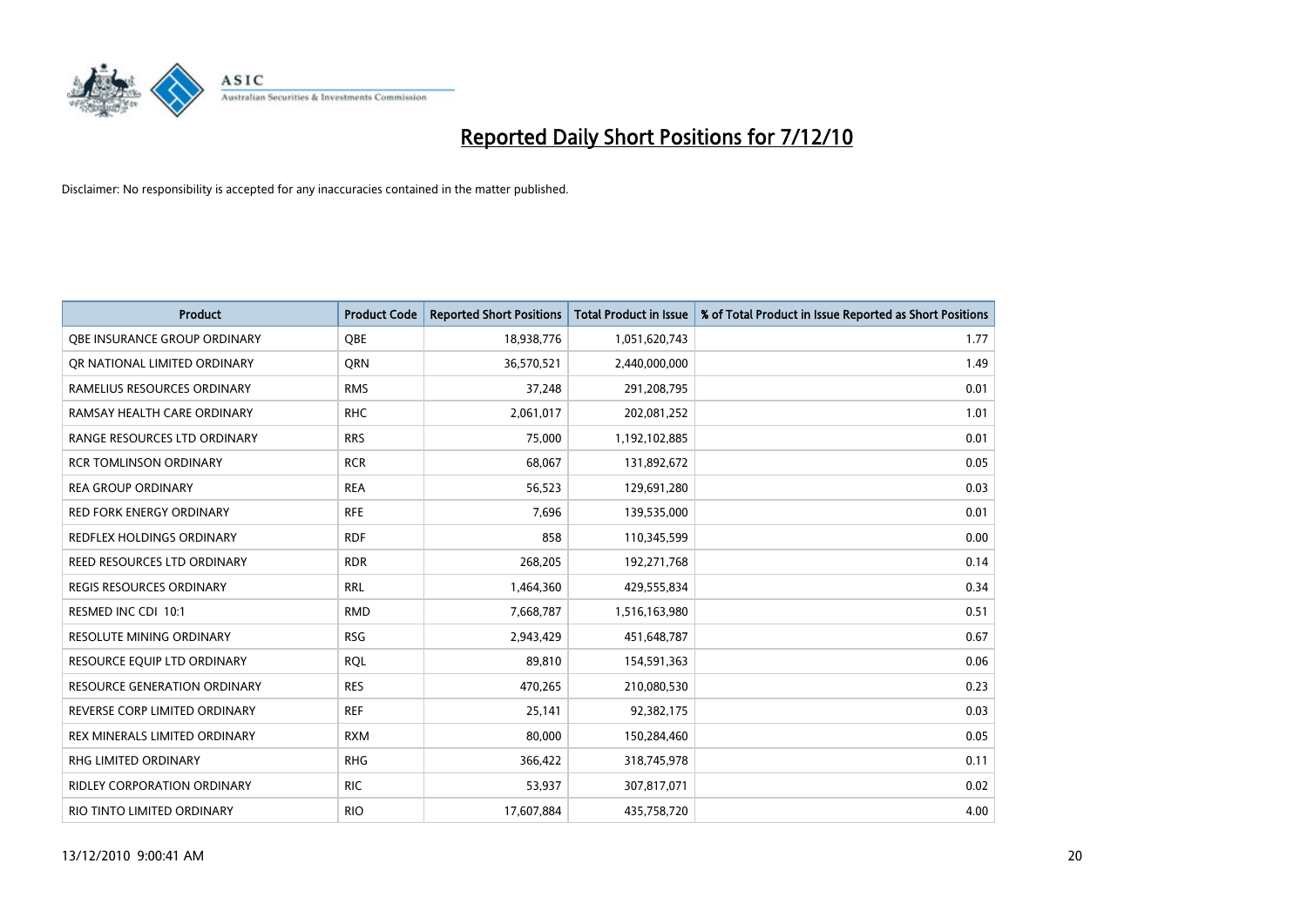

| <b>Product</b>                    | <b>Product Code</b> | <b>Reported Short Positions</b> | <b>Total Product in Issue</b> | % of Total Product in Issue Reported as Short Positions |
|-----------------------------------|---------------------|---------------------------------|-------------------------------|---------------------------------------------------------|
| <b>RIVERCITY MOTORWAY STAPLED</b> | <b>RCY</b>          | 400,208                         | 957,010,115                   | 0.04                                                    |
| RIVERSDALE MINING ORDINARY        | <b>RIV</b>          | 1,617,848                       | 236,546,188                   | 0.67                                                    |
| ROBUST RESOURCES ORDINARY         | <b>ROL</b>          | 119,311                         | 74,974,326                    | 0.16                                                    |
| ROC OIL COMPANY ORDINARY          | <b>ROC</b>          | 1,203,365                       | 713,154,560                   | 0.17                                                    |
| SAI GLOBAL LIMITED ORDINARY       | SAI                 | 218,763                         | 197,905,160                   | 0.10                                                    |
| SALMAT LIMITED ORDINARY           | <b>SLM</b>          | 45.809                          | 159,241,983                   | 0.02                                                    |
| SAMSON OIL & GAS LTD ORDINARY     | SSN                 | 390,000                         | 1,664,588,164                 | 0.02                                                    |
| SANDFIRE RESOURCES ORDINARY       | <b>SFR</b>          | 113,936                         | 142,537,496                   | 0.09                                                    |
| SANTOS LTD ORDINARY               | <b>STO</b>          | 2,489,502                       | 834,147,456                   | 0.30                                                    |
| SARACEN MINERAL ORDINARY          | SAR                 | 269,488                         | 492,151,415                   | 0.05                                                    |
| SEDGMAN LIMITED ORDINARY          | <b>SDM</b>          | 172,410                         | 207,997,898                   | 0.08                                                    |
| SEEK LIMITED ORDINARY             | <b>SEK</b>          | 3,871,911                       | 336,584,488                   | 1.14                                                    |
| SENETAS CORPORATION ORDINARY      | <b>SEN</b>          | 756,999                         | 461,522,263                   | 0.16                                                    |
| SERVCORP LIMITED ORDINARY         | SRV                 | 159,803                         | 98,440,807                    | 0.16                                                    |
| SERVICE STREAM ORDINARY           | <b>SSM</b>          | 344,663                         | 283,418,867                   | 0.12                                                    |
| SEVEN GROUP HOLDINGS ORDINARY     | <b>SVW</b>          | 211,424                         | 305,410,281                   | 0.06                                                    |
| SIGMA PHARMACEUTICAL ORDINARY     | SIP                 | 10,518,554                      | 1,178,626,572                 | 0.90                                                    |
| SILEX SYSTEMS ORDINARY            | <b>SLX</b>          | 277,180                         | 149,506,391                   | 0.17                                                    |
| SILVER LAKE RESOURCE ORDINARY     | <b>SLR</b>          | 314,438                         | 178,882,838                   | 0.18                                                    |
| SIMS METAL MGMT LTD ORDINARY      | SGM                 | 4,344,823                       | 204,740,467                   | 2.11                                                    |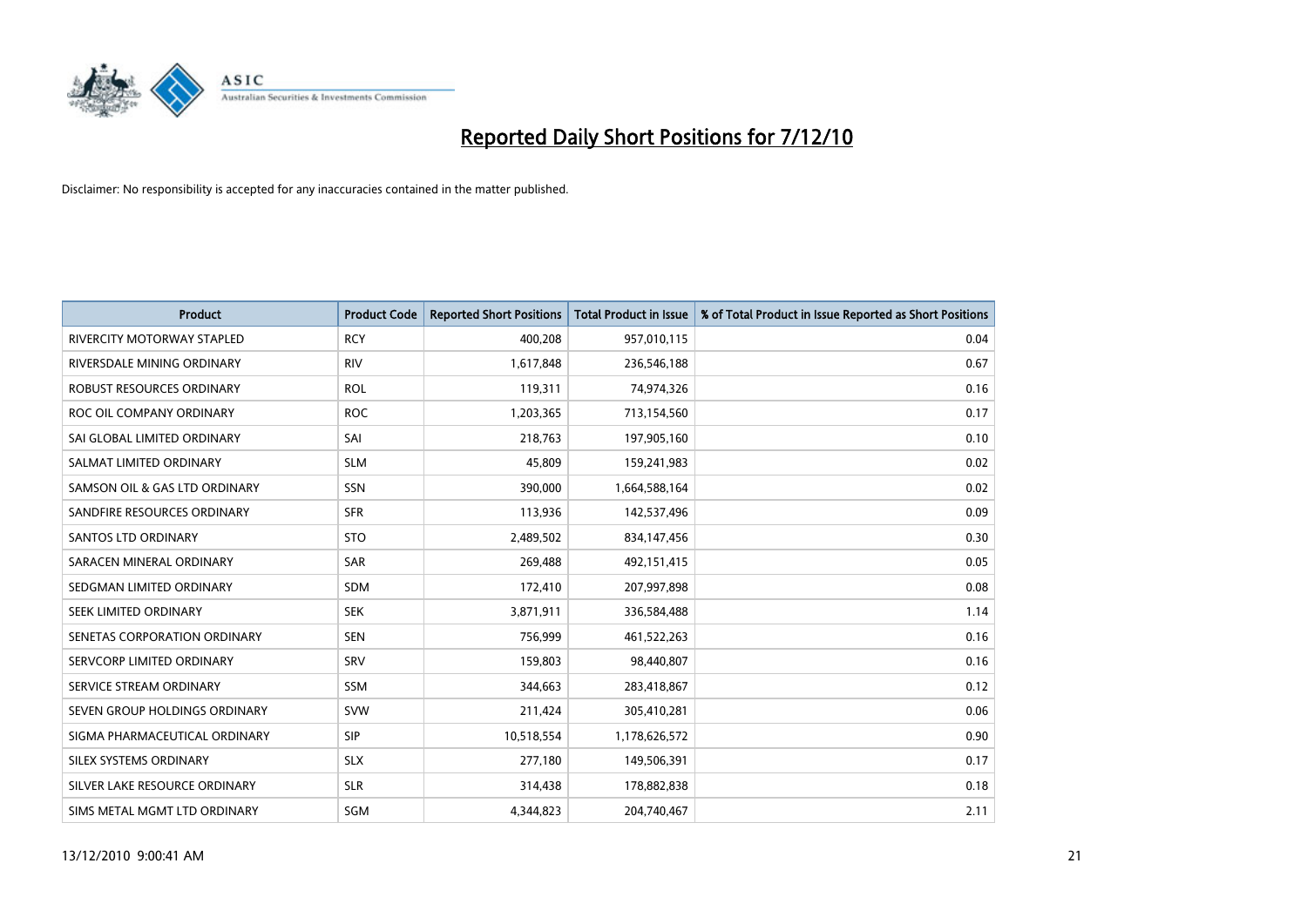

| <b>Product</b>                           | <b>Product Code</b> | <b>Reported Short Positions</b> | Total Product in Issue | % of Total Product in Issue Reported as Short Positions |
|------------------------------------------|---------------------|---------------------------------|------------------------|---------------------------------------------------------|
| SINGAPORE TELECOMM. CHESS DEPOSITARY INT | SGT                 | 3,723,671                       | 381,238,779            | 0.97                                                    |
| SKILLED GROUP LTD ORDINARY               | <b>SKE</b>          | 129,053                         | 190,738,408            | 0.06                                                    |
| SKY CITY ENTERTAIN, ORDINARY             | <b>SKC</b>          | 14,391,956                      | 575,114,687            | 2.50                                                    |
| SKY NETWORK ORDINARY                     | <b>SKT</b>          | 1,195,059                       | 389,139,785            | 0.30                                                    |
| SMS MANAGEMENT, ORDINARY                 | <b>SMX</b>          | 33,414                          | 67,661,358             | 0.05                                                    |
| SONIC HEALTHCARE ORDINARY                | <b>SHL</b>          | 5,261,720                       | 388,429,875            | 1.37                                                    |
| SOUL PATTINSON (W.H) ORDINARY            | SOL                 | 1,362                           | 238,640,580            | 0.00                                                    |
| SP AUSNET STAPLED SECURITIES             | <b>SPN</b>          | 8,062,553                       | 2,748,353,504          | 0.28                                                    |
| SPARK INFRASTRUCTURE STAPLED SECURITIES  | SKI                 | 9,419,996                       | 1,326,734,264          | 0.72                                                    |
| SPDR 200 FUND ETF UNITS                  | STW                 | 4,693                           | 57,528,081             | 0.01                                                    |
| SPECIALTY FASHION ORDINARY               | <b>SFH</b>          | 587,616                         | 191,268,264            | 0.31                                                    |
| SPOTLESS GROUP LTD ORDINARY              | <b>SPT</b>          | 1,548,269                       | 261,070,153            | 0.60                                                    |
| ST BARBARA LIMITED ORDINARY              | SBM                 | 3,439,301                       | 325,615,389            | 1.05                                                    |
| STAGING CONNECTIONS ORDINARY             | <b>STG</b>          | 2,917,189                       | 78,317,726             | 3.72                                                    |
| STANMORE COAL LTD ORDINARY               | <b>SMR</b>          | 17,231                          | 77,750,738             | 0.02                                                    |
| STARPHARMA HOLDINGS ORDINARY             | SPL                 | 1,703                           | 241,222,208            | 0.00                                                    |
| STH AMERICAN COR LTD ORDINARY            | SAY                 | 9,200                           | 233,651,371            | 0.00                                                    |
| STHN CROSS MEDIA ORDINARY                | <b>SXL</b>          | 488,587                         | 378,827,750            | 0.12                                                    |
| STOCKLAND UNITS/ORD STAPLED              | <b>SGP</b>          | 10,166,787                      | 2,383,036,717          | 0.41                                                    |
| <b>STRAITS RESOURCES ORDINARY</b>        | <b>SRL</b>          | 2,597,529                       | 255,203,613            | 1.00                                                    |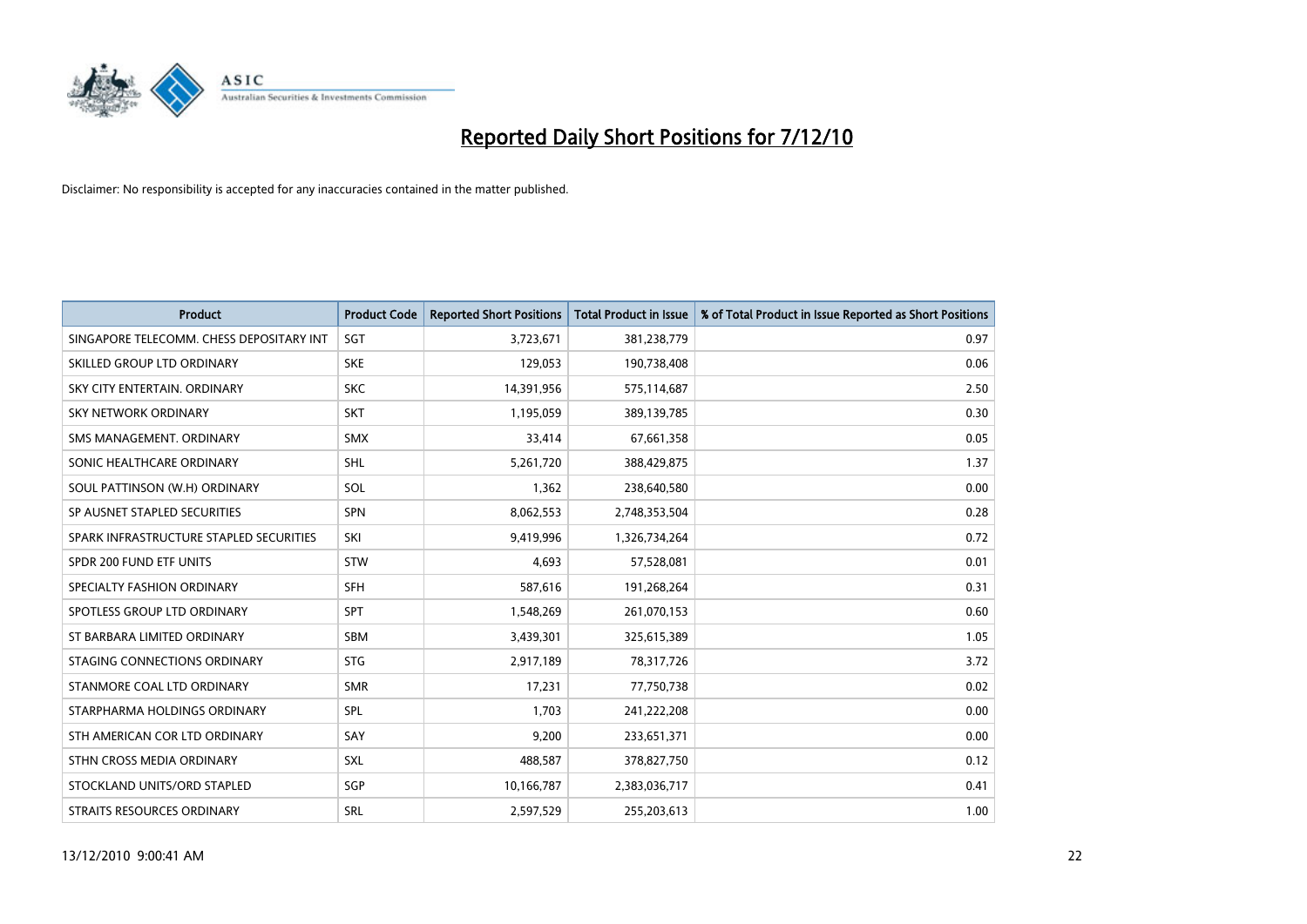

| <b>Product</b>                     | <b>Product Code</b> | <b>Reported Short Positions</b> | Total Product in Issue | % of Total Product in Issue Reported as Short Positions |
|------------------------------------|---------------------|---------------------------------|------------------------|---------------------------------------------------------|
| <b>STW COMMUNICATIONS ORDINARY</b> | SGN                 | 273,706                         | 364,310,964            | 0.07                                                    |
| SUNCORP-METWAY, ORDINARY           | <b>SUN</b>          | 5,339,722                       | 1,281,390,524          | 0.40                                                    |
| SUNDANCE RESOURCES ORDINARY        | <b>SDL</b>          | 14,504,499                      | 2,709,995,932          | 0.53                                                    |
| SUNLAND GROUP LTD ORDINARY         | <b>SDG</b>          | 60,121                          | 244,284,103            | 0.02                                                    |
| SUPER RET REP LTD ORDINARY         | <b>SUL</b>          | 59.030                          | 128,902,619            | 0.05                                                    |
| SWICK MINING ORDINARY              | <b>SWK</b>          | 1,548                           | 236,724,970            | 0.00                                                    |
| SYMEX HOLDINGS ORDINARY            | <b>SYM</b>          | 6,633                           | 125,037,628            | 0.01                                                    |
| TABCORP HOLDINGS LTD ORDINARY      | <b>TAH</b>          | 2,540,717                       | 684,918,140            | 0.38                                                    |
| TALENT2 INTERNATION ORDINARY       | <b>TWO</b>          | 7                               | 141,671,625            | 0.00                                                    |
| <b>TALISMAN MINING ORDINARY</b>    | <b>TLM</b>          | 52,590                          | 113,756,660            | 0.05                                                    |
| TANAMI GOLD NL ORDINARY            | <b>TAM</b>          | 36,940                          | 260,947,676            | 0.01                                                    |
| TAP OIL LIMITED ORDINARY           | <b>TAP</b>          | 428,570                         | 240,967,311            | 0.19                                                    |
| TASSAL GROUP LIMITED ORDINARY      | <b>TGR</b>          | 1,996,433                       | 146,304,404            | 1.35                                                    |
| <b>TATTS GROUP LTD ORDINARY</b>    | <b>TTS</b>          | 6,914,836                       | 1,300,888,465          | 0.53                                                    |
| TELECOM CORPORATION ORDINARY       | <b>TEL</b>          | 32,684,414                      | 1,924,581,727          | 1.69                                                    |
| TELSTRA CORPORATION, ORDINARY      | <b>TLS</b>          | 9,999,878                       | 12,443,074,357         | 0.06                                                    |
| TEN NETWORK HOLDINGS ORDINARY      | <b>TEN</b>          | 16,259,173                      | 1,045,236,720          | 1.57                                                    |
| TFS CORPORATION LTD ORDINARY       | <b>TFC</b>          | 63,054                          | 227,360,909            | 0.02                                                    |
| THE REJECT SHOP ORDINARY           | <b>TRS</b>          | 336,224                         | 26,033,570             | 1.28                                                    |
| THOR MINING PLC CHESS DEPOSITARY   | <b>THR</b>          | 2.307                           | 288,754,017            | 0.00                                                    |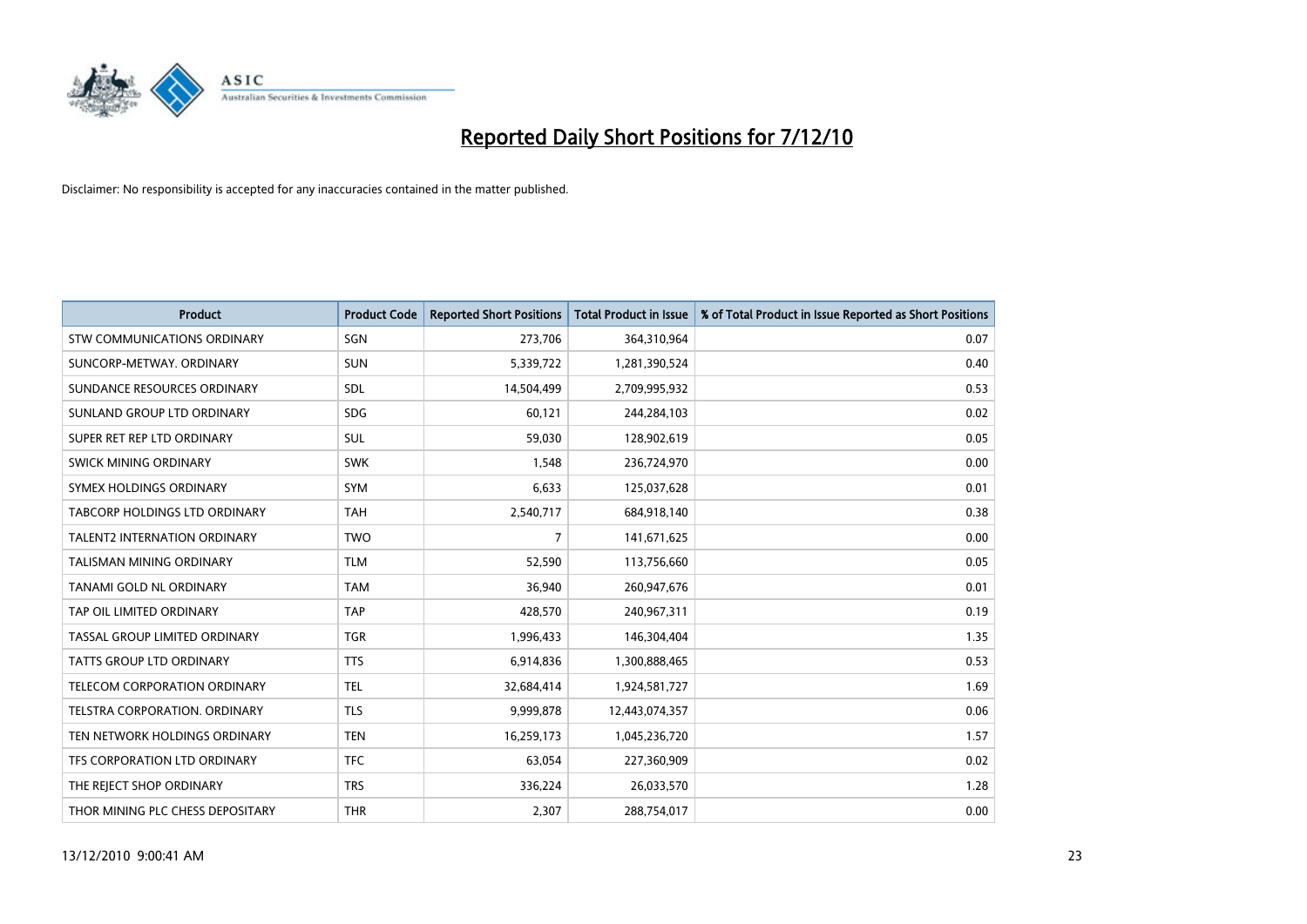

| <b>Product</b>                          | <b>Product Code</b> | <b>Reported Short Positions</b> | <b>Total Product in Issue</b> | % of Total Product in Issue Reported as Short Positions |
|-----------------------------------------|---------------------|---------------------------------|-------------------------------|---------------------------------------------------------|
| THORN GROUP LIMITED ORDINARY            | <b>TGA</b>          | 2,361                           | 129,459,770                   | 0.00                                                    |
| THUNDELARRA EXPLOR, ORDINARY            | <b>THX</b>          | 1.648                           | 152,912,482                   | 0.00                                                    |
| <b>TIGER RESOURCES ORDINARY</b>         | <b>TGS</b>          | 163,189                         | 596,873,151                   | 0.03                                                    |
| TIMBERCORP LIMITED ORDINARY             | <b>TIM</b>          | 90,075                          | 352,071,429                   | 0.02                                                    |
| <b>TISHMAN SPEYER UNITS</b>             | <b>TSO</b>          | 49.427                          | 338,440,904                   | 0.01                                                    |
| TNG LIMITED ORDINARY                    | <b>TNG</b>          | 4,321                           | 258,055,076                   | 0.00                                                    |
| TOLL HOLDINGS LTD ORDINARY              | <b>TOL</b>          | 11,099,455                      | 706,577,616                   | 1.57                                                    |
| TORO ENERGY LIMITED ORDINARY            | <b>TOE</b>          | 294,115                         | 964,936,676                   | 0.03                                                    |
| TOWER AUSTRALIA ORDINARY                | <b>TAL</b>          | 560,981                         | 415,928,881                   | 0.13                                                    |
| <b>TOWER LIMITED ORDINARY</b>           | <b>TWR</b>          | 691,133                         | 260,631,787                   | 0.26                                                    |
| TOX FREE SOLUTIONS ORDINARY             | <b>TOX</b>          | 97,856                          | 91,855,500                    | 0.10                                                    |
| TPG TELECOM LIMITED ORDINARY            | <b>TPM</b>          | 2,412,931                       | 775,522,421                   | 0.30                                                    |
| TRANSFIELD SERV INFR STAPLED SECURITIES | <b>TSI</b>          | 219,245                         | 434,862,971                   | 0.05                                                    |
| <b>TRANSFIELD SERVICES ORDINARY</b>     | <b>TSE</b>          | 2,911,358                       | 441,350,229                   | 0.66                                                    |
| TRANSPACIFIC INDUST. ORDINARY           | <b>TPI</b>          | 10,982,252                      | 960,638,735                   | 1.12                                                    |
| TRANSURBAN GROUP TRIPLE STAPLED SEC.    | <b>TCL</b>          | 5,216,145                       | 1,441,290,633                 | 0.35                                                    |
| TRINITY GROUP STAPLED SECURITIES        | <b>TCQ</b>          | 3,419                           | 231,701,539                   | 0.00                                                    |
| TROY RESOURCES NL ORDINARY              | <b>TRY</b>          | 32,839                          | 87,474,323                    | 0.03                                                    |
| UGL LIMITED ORDINARY                    | <b>UGL</b>          | 4,707,443                       | 166,028,705                   | 2.84                                                    |
| UNILIFE CORPORATION CDI US PROHIBITED   | <b>UNS</b>          | 135,485                         | 267,725,963                   | 0.04                                                    |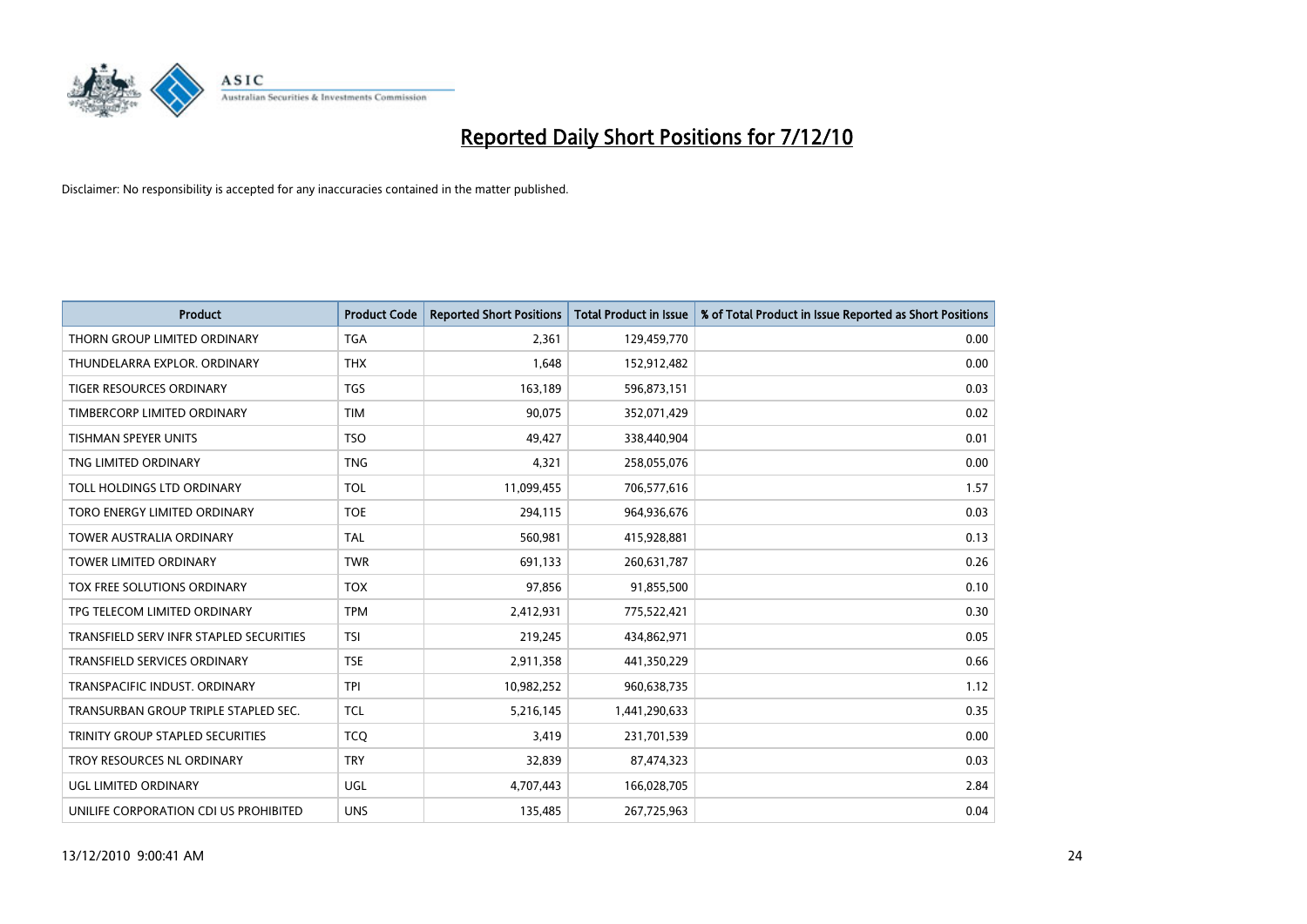

| <b>Product</b>                            | <b>Product Code</b> | <b>Reported Short Positions</b> | Total Product in Issue | % of Total Product in Issue Reported as Short Positions |
|-------------------------------------------|---------------------|---------------------------------|------------------------|---------------------------------------------------------|
| <b>UXC LIMITED ORDINARY</b>               | <b>UXC</b>          | 14,271                          | 305,789,718            | 0.00                                                    |
| VALAD PROPERTY GROUP STAPLED US PROHIBIT. | <b>VPG</b>          | 3,842,114                       | 115,108,116            | 3.34                                                    |
| <b>VDM GROUP LIMITED ORDINARY</b>         | <b>VMG</b>          | 11,116                          | 193,127,749            | 0.01                                                    |
| <b>VENTURE MINERALS ORDINARY</b>          | <b>VMS</b>          | 6,500                           | 220,943,592            | 0.00                                                    |
| <b>VILLAGE ROADSHOW LTD ORDINARY</b>      | <b>VRL</b>          | 450                             | 151,668,100            | 0.00                                                    |
| <b>VIRGIN BLUE HOLDINGS ORDINARY</b>      | <b>VBA</b>          | 13,546,940                      | 2,209,126,568          | 0.62                                                    |
| <b>VISION GROUP HLDGS ORDINARY</b>        | <b>VGH</b>          | 78.000                          | 72,771,187             | 0.11                                                    |
| <b>VITA GROUP LTD ORDINARY</b>            | <b>VTG</b>          | 75,190                          | 142,499,800            | 0.05                                                    |
| VITERRA INC CDI 1:1                       | <b>VTA</b>          | 4,177                           | 68,629,939             | 0.01                                                    |
| VNGD US TOTAL MARKET CDI 1:1              | <b>VTS</b>          | 952                             | 318,002                | 0.30                                                    |
| <b>WAREHOUSE GROUP ORDINARY</b>           | <b>WHS</b>          | 251,483                         | 311,195,868            | 0.08                                                    |
| <b>WATPAC LIMITED ORDINARY</b>            | <b>WTP</b>          | 57,499                          | 183,341,382            | 0.02                                                    |
| <b>WDS LIMITED ORDINARY</b>               | <b>WDS</b>          | 9,523                           | 143,107,458            | 0.01                                                    |
| WEBIET LIMITED ORDINARY                   | <b>WEB</b>          | 100,122                         | 77,661,278             | 0.14                                                    |
| <b>WESFARMERS LIMITED ORDINARY</b>        | <b>WES</b>          | 20,556,957                      | 1,005,182,279          | 2.02                                                    |
| WESFARMERS LIMITED PARTIALLY PROTECTED    | <b>WESN</b>         | 1,467,456                       | 151,889,883            | 0.95                                                    |
| WEST AUSTRALIAN NEWS ORDINARY             | <b>WAN</b>          | 7,517,570                       | 219,668,970            | 3.43                                                    |
| WESTERN AREAS NL ORDINARY                 | <b>WSA</b>          | 6,696,666                       | 179,735,899            | 3.71                                                    |
| WESTERN DESERT RES. ORDINARY              | <b>WDR</b>          | 73,692                          | 154,684,108            | 0.05                                                    |
| WESTFIELD GROUP ORD/UNIT STAPLED SEC      | <b>WDC</b>          | 6,303,119                       | 2,307,773,663          | 0.26                                                    |